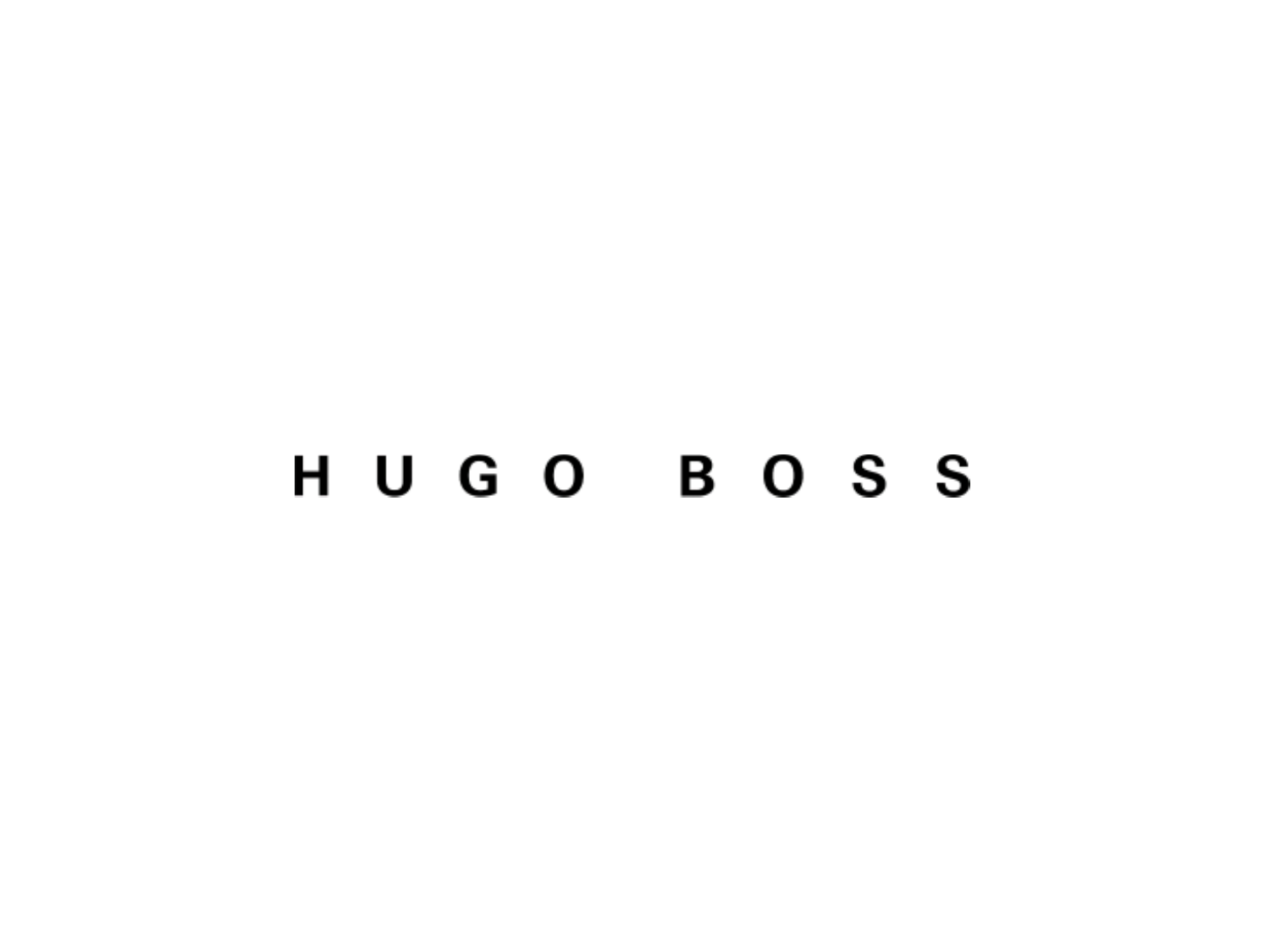$H \cup G$   $O \cup B$   $O$   $S$   $S \cup$ 

# **ROADSHOW Geneva // Bryan Garnier**

HUGO BOSS Company Handout Geneva, September 22, 2015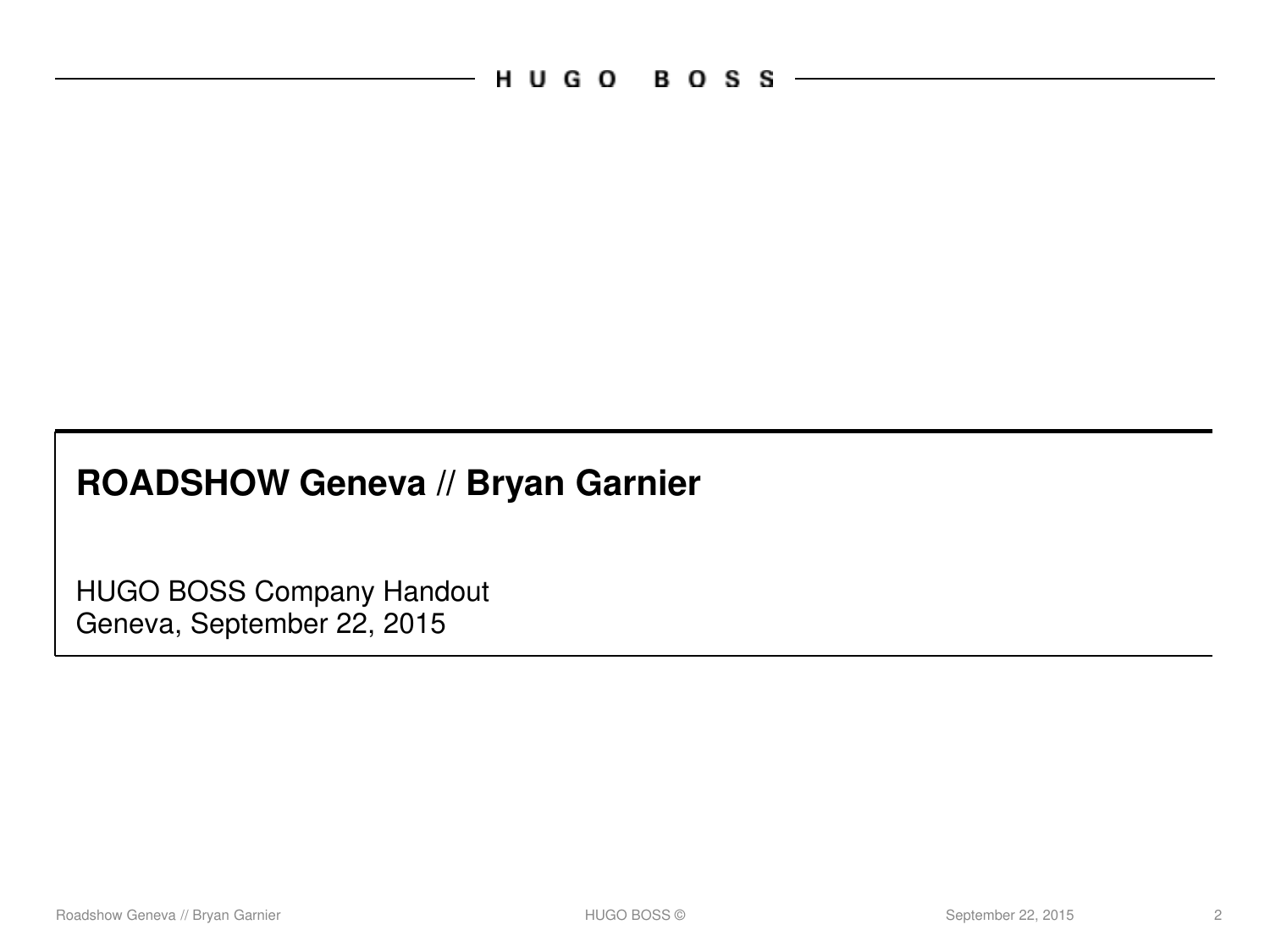### **Agenda**

**Financial Review First Half Year 2015**

**Strategic Outlook 2015 and beyond**

**Financial Outlook 2015**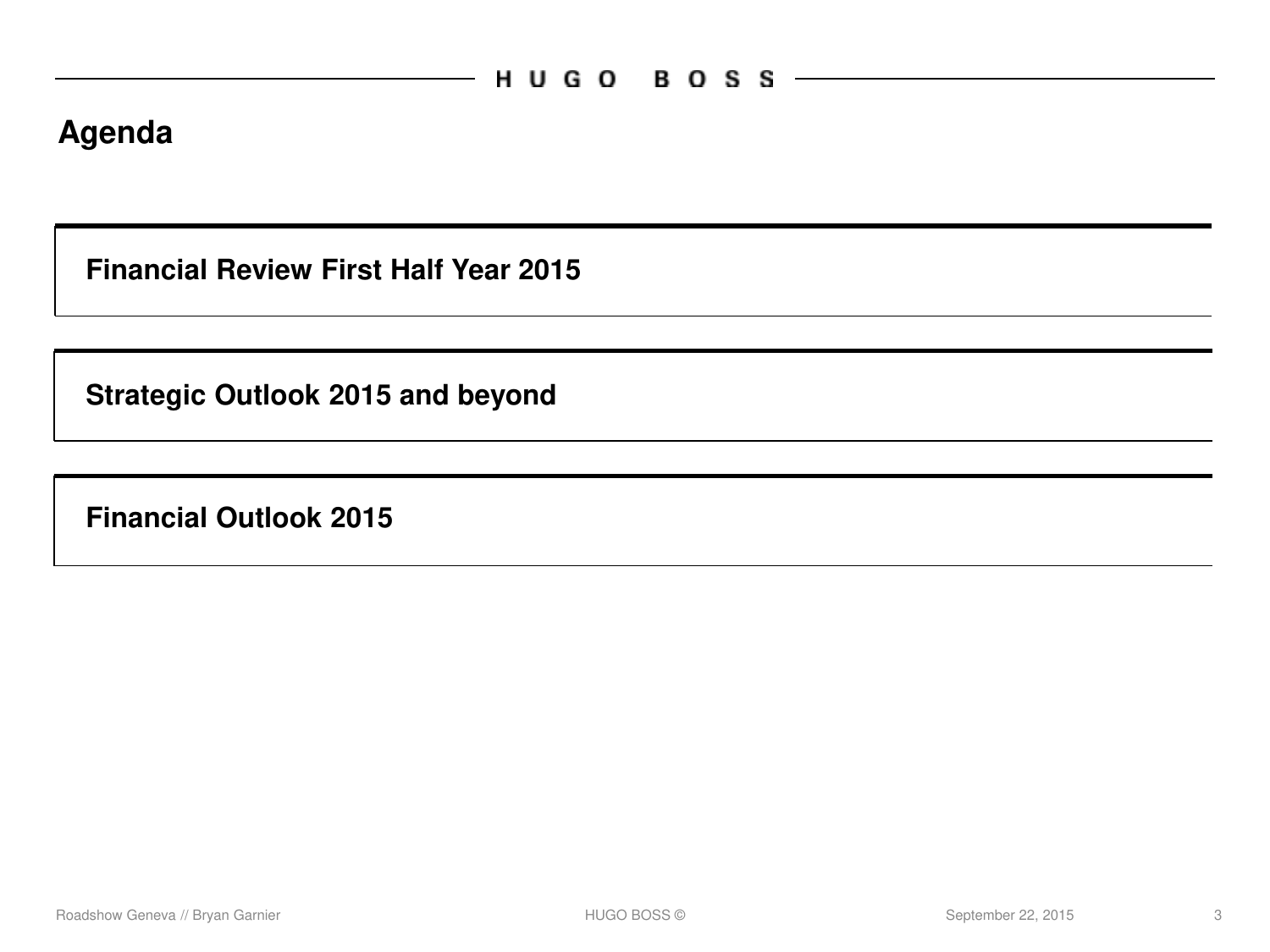### **Agenda**

**Financial Review First Half Year 2015**

**Strategic Outlook 2015 and beyond**

**Financial Outlook 2015**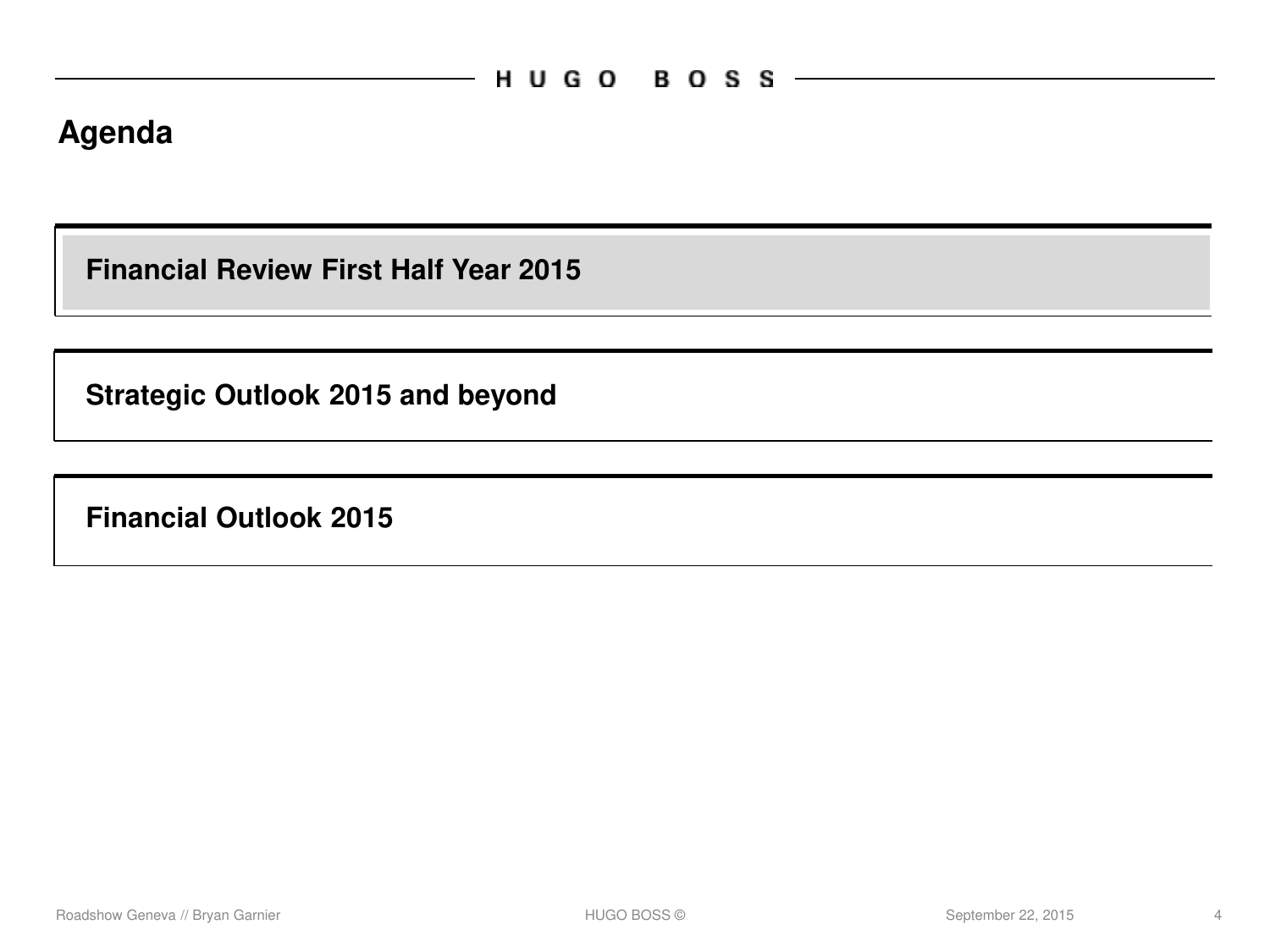**BOSS** HUGO

### **HUGO BOSS grows top and bottom line due to strong development in Q2**

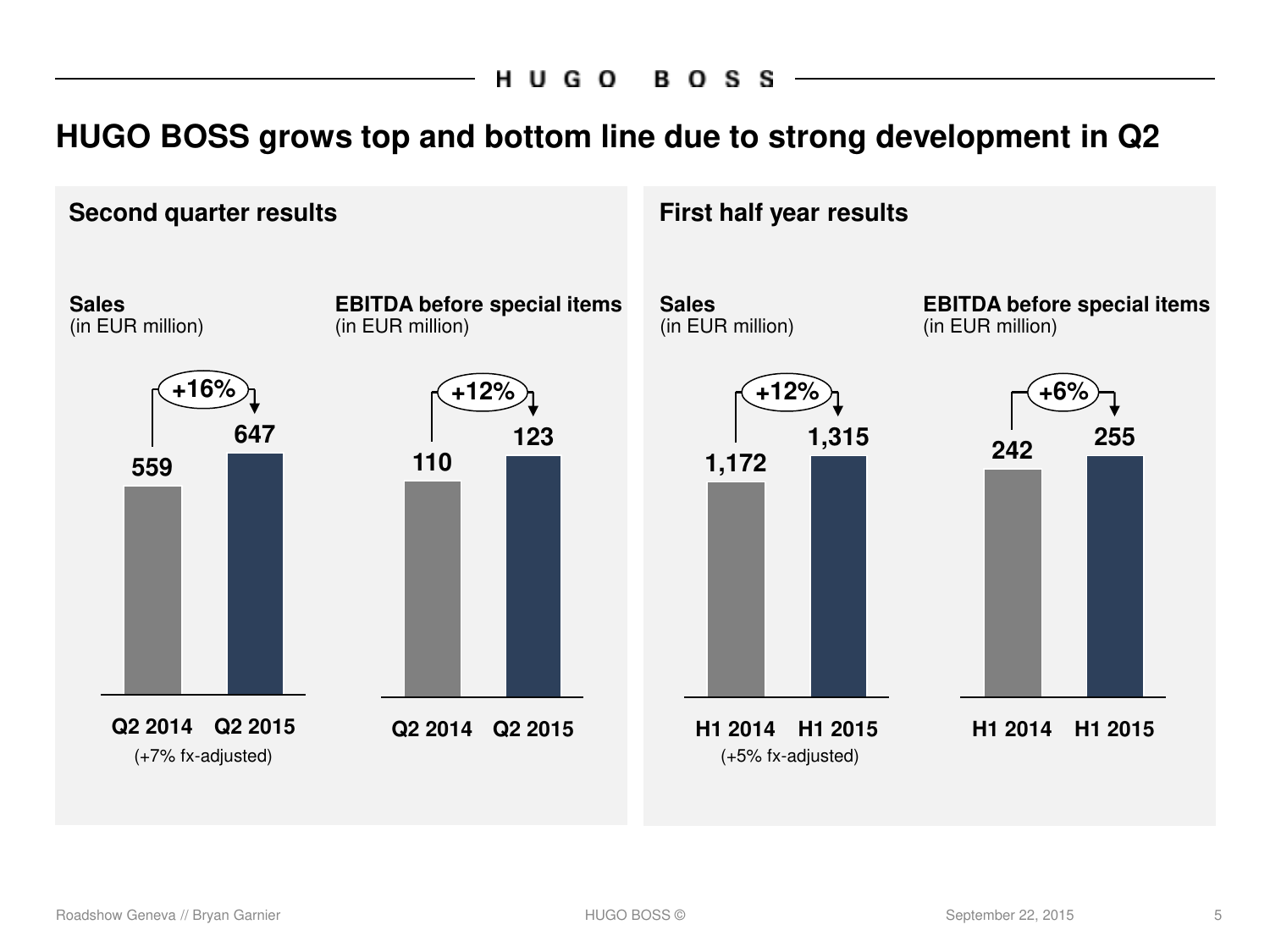HU. G O В., o s S

### **Sales momentum improves across all regions in second quarter**



Growth accelerates across almost all markets in **Europe** in the second quarter

■ Key US market up 2% currency-adjusted in H1, trails performance of rest of region **Americas**

Strong performance in Australia and Japan as well as takeovers drive growth in Asia/Pacific

\*Incl. Middle East and Africa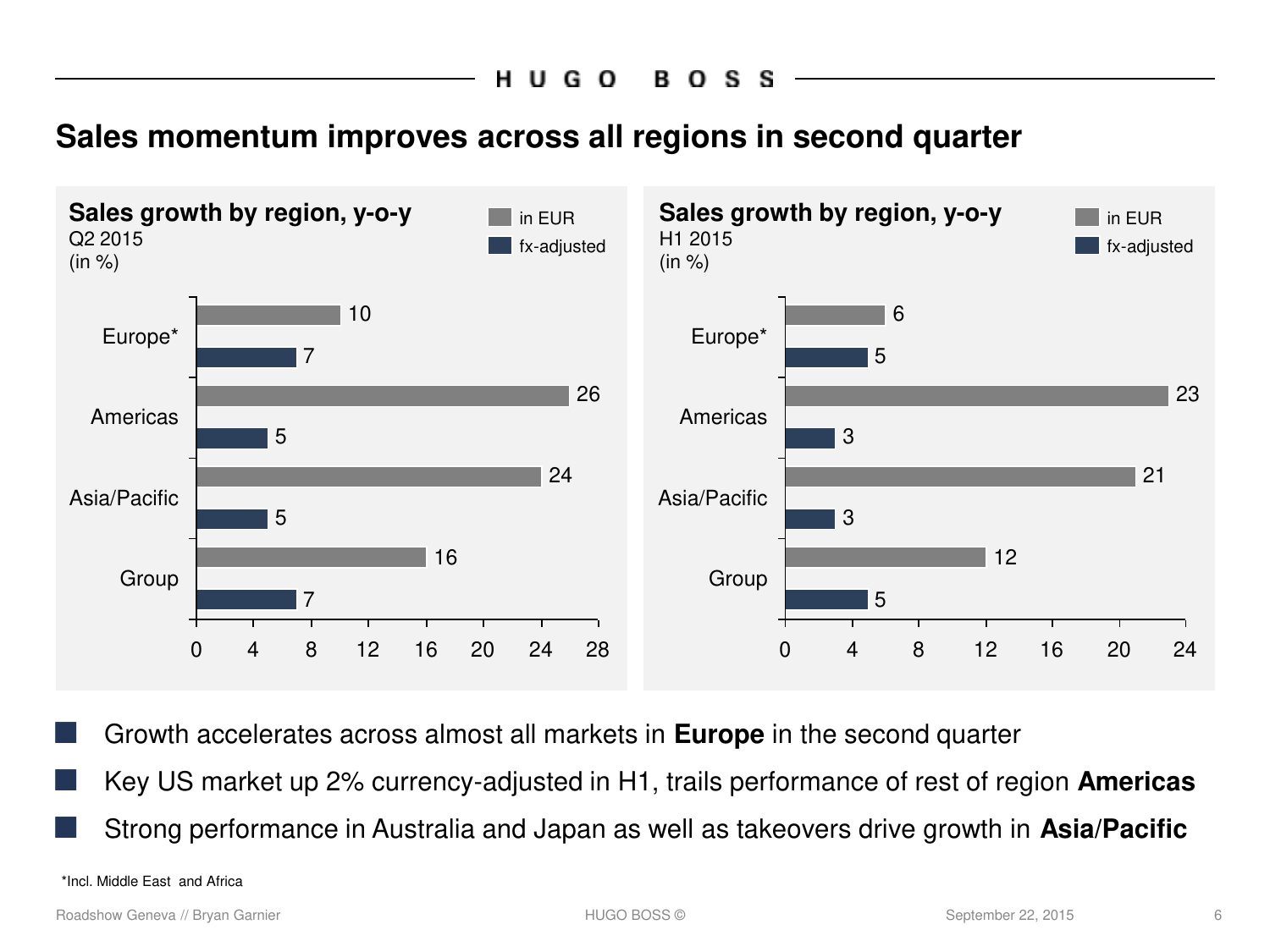BOSS HUGO

**Like-for-like growth acceleration drives robust retail sales increase in Q2**



Improved comp store sales growth of 6% in Q2 (H1: 5%) contributes to **retail** sales increase

**Wholesale** affected by takeover-related sales shifts

Eyewear and watches support strong development of **license business**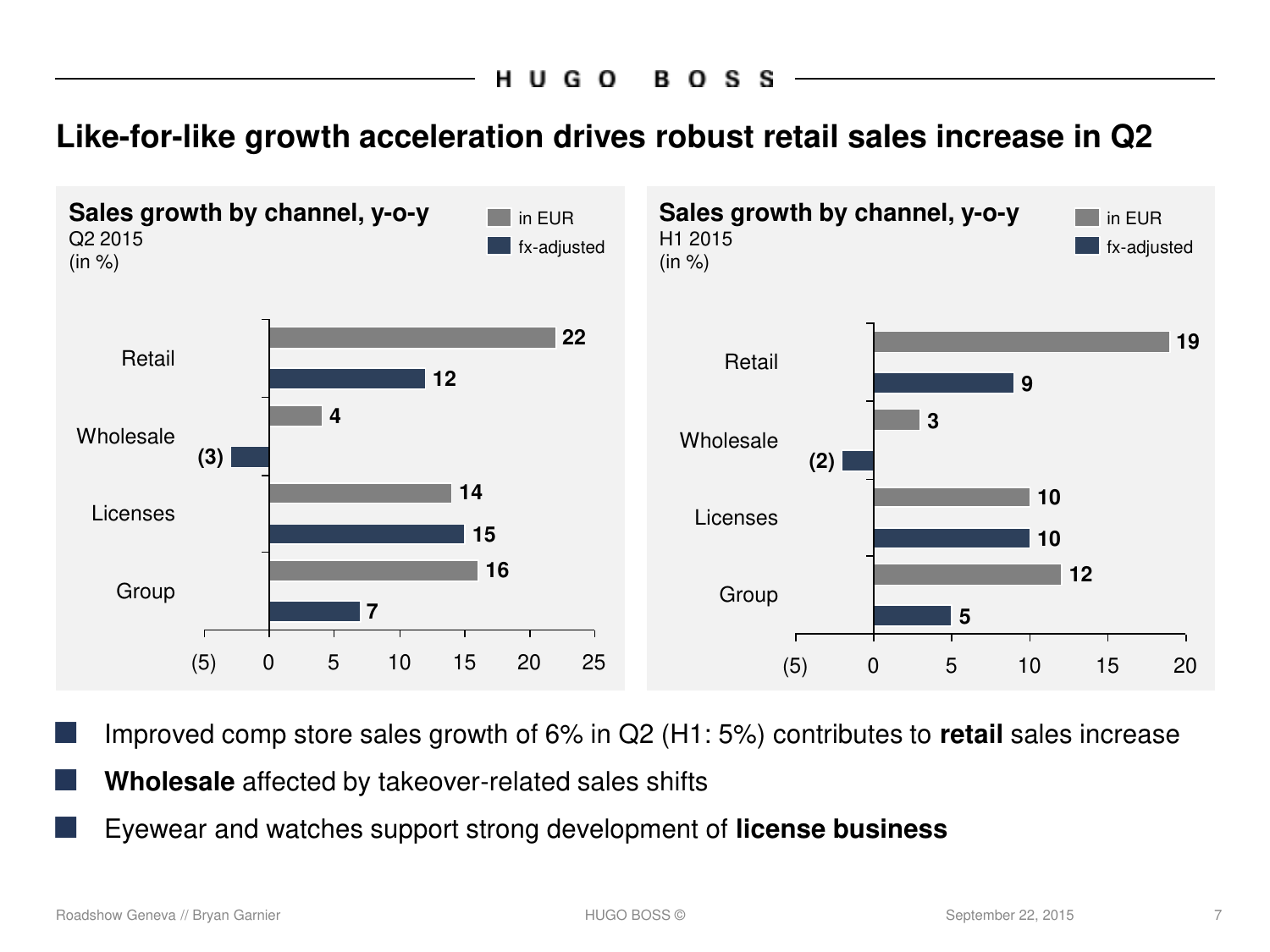### **Gross profit margin remains stable in first half year**



- Positive distribution channel mix supports margin development in the first half year
- Rebates increase in the second quarter
- Negative inventory valuation effect moderates in the second quarter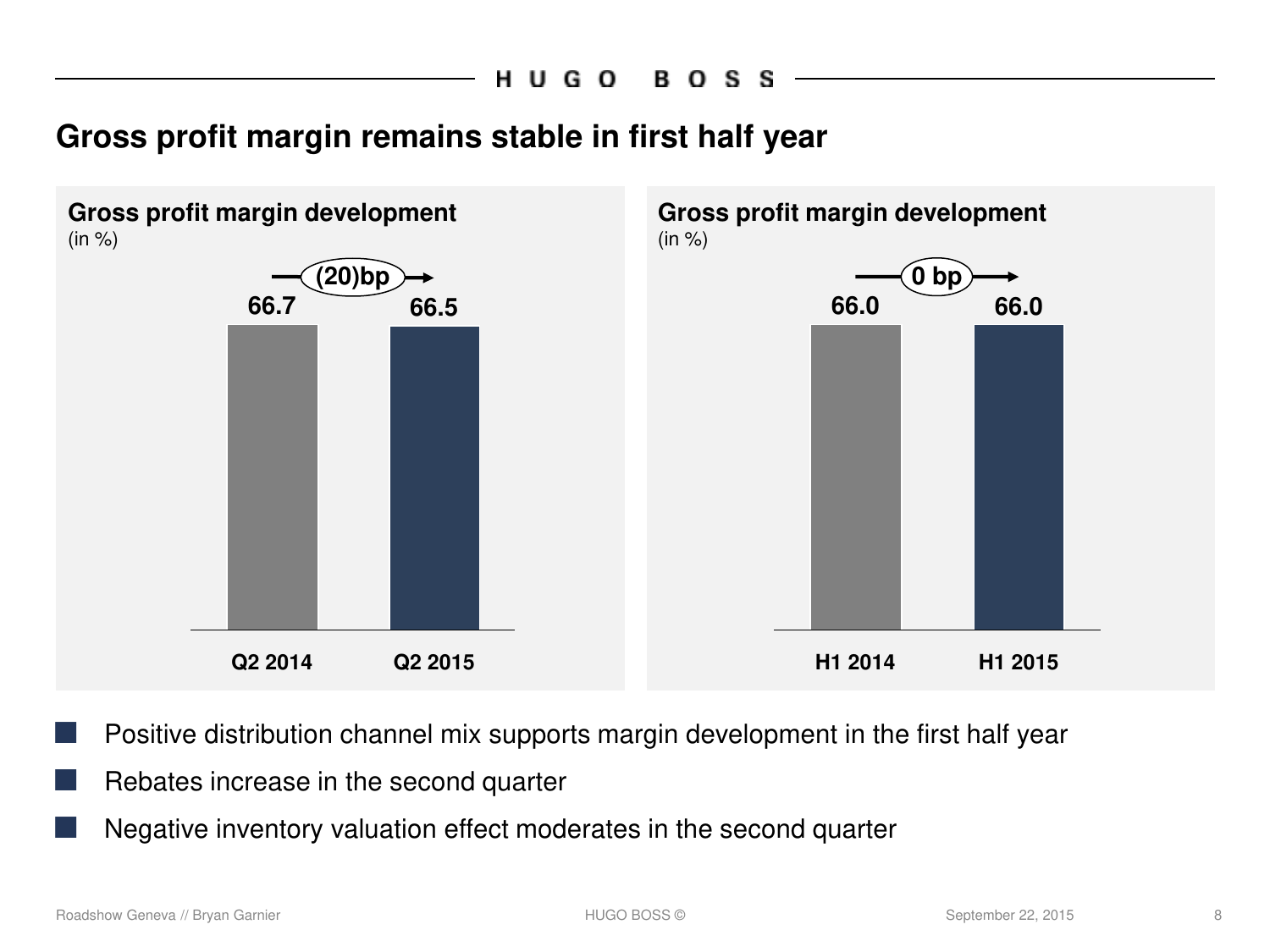### **Solid increase of adjusted Group EBITDA despite double-digit cost growth**

| in EUR million                       |         |         |                |
|--------------------------------------|---------|---------|----------------|
|                                      | H1 2015 | H1 2014 | Change in %    |
| Sales                                | 1,314.6 | 1,171.5 | 12             |
| Gross profit                         | 867.3   | 773.6   | 12             |
| In % of sales                        | 66.0    | 66.0    | 0 bp           |
| Selling and distribution expenses    | (532.2) | (460.4) | (16)           |
| Administration expenses              | (138.0) | (120.8) | (14)           |
| Other operating income and expenses  | 0.1     | (0.8)   |                |
| Operating result (EBIT)              | 197.2   | 191.6   | 3              |
| In % of sales                        | 15.0    | 16.4    | (140) bp       |
| Financial result                     | (7.3)   | (4.0)   | (83)           |
| Earnings before taxes                | 189.9   | 187.6   | 1              |
| Income taxes                         | (43.7)  | (43.2)  | (1)            |
| Net income                           | 146.2   | 144.4   | 1              |
| Attributable to:                     |         |         |                |
| Equity holders of the parent company | 146.1   | 143.2   | 2              |
| Earnings per share (EUR)*            | 2.12    | 2.07    | $\overline{c}$ |
|                                      |         |         |                |
| EBITDA before special items          | 254.8   | 241.5   | 6              |
| In % of sales                        | 19.4    | 20.6    | (120) bp       |
| Special items                        | 0.1     | (0.8)   |                |

- Currency translation effects impact overall operating expense development
- Selling and distribution expenses grow due to marketing and retail upgrades and expansion
- Administration expense increase reflects ongoing business model transformation
- Only stable gross margin development and cost growth weigh on EBITDA margin development

#### \*Basic and diluted earnings per share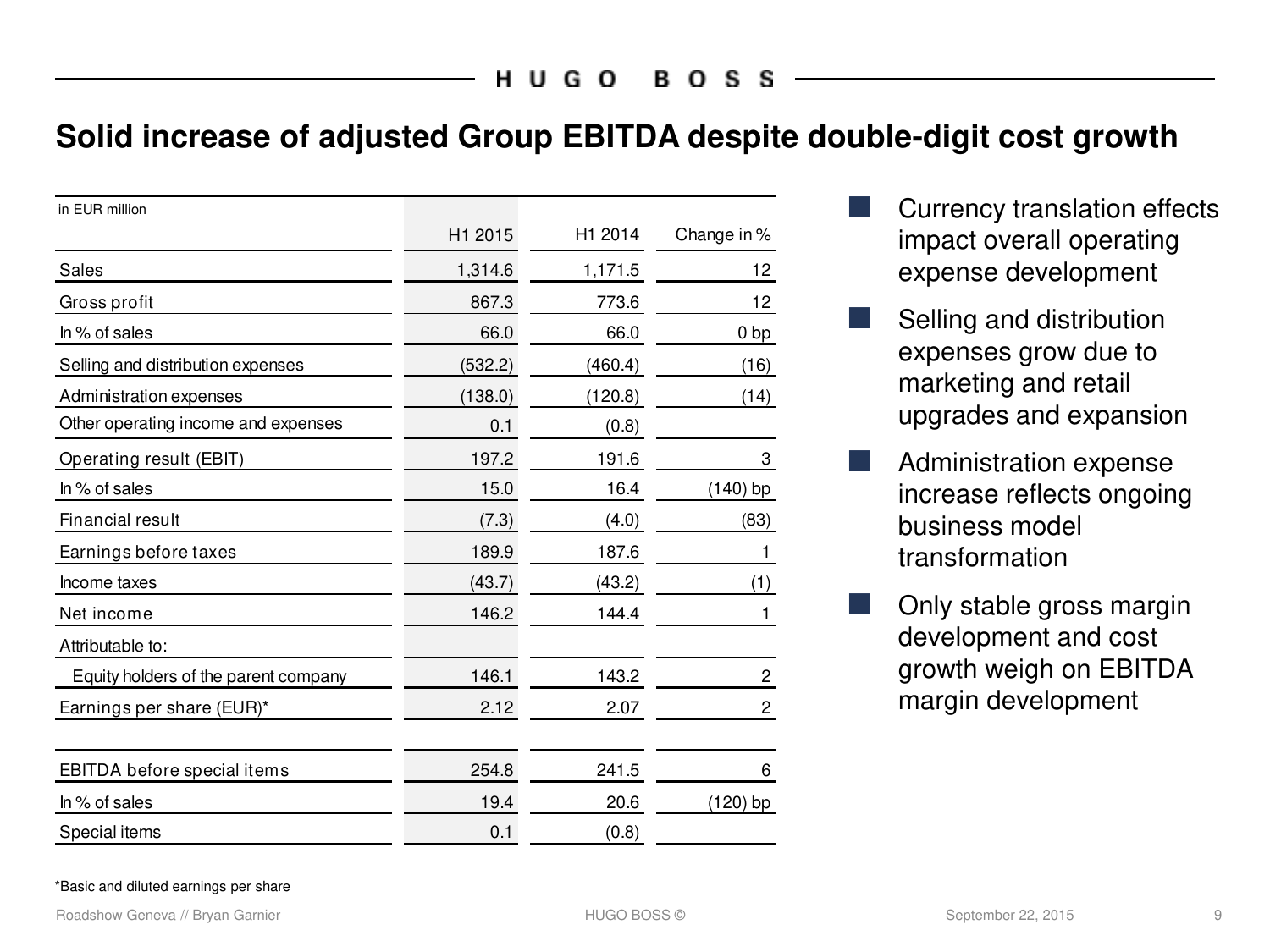### **Currency translation effects distort regional profitability development**

| Segment profit                    |         |               |         |               |             |
|-----------------------------------|---------|---------------|---------|---------------|-------------|
| in EUR million                    | H1 2015 | In % of sales | H1 2014 | In % of sales | Change in % |
| Europe*                           | 244.1   | 31.6          | 243.0   | 33.5          | $\mathbf 0$ |
| Americas                          | 81.6    | 25.9          | 61.3    | 24.0          | 33          |
| Asia/Pacific                      | 53.4    | 26.8          | 50.0    | 30.3          |             |
| Licenses                          | 21.9    | 80.2          | 20.4    | 82.5          |             |
| Segment profit operating segments | 401.0   | 30.5          | 374.7   | 32.0          |             |
| Corporate units/consolidation     | (146.2) |               | (133.2) |               | (10)        |
| EBITDA before special items       | 254.8   | 19.4          | 241.5   | 20.6          | 6           |

Margin decline in **Europe** due to currency effects and higher selling and distribution expenses

- Positive currency translation effects more than offset higher rebates in the **Americas**
- Mixed sales trends, takeovers and higher selling and distribution expenses impact margins in **Asia/Pacific**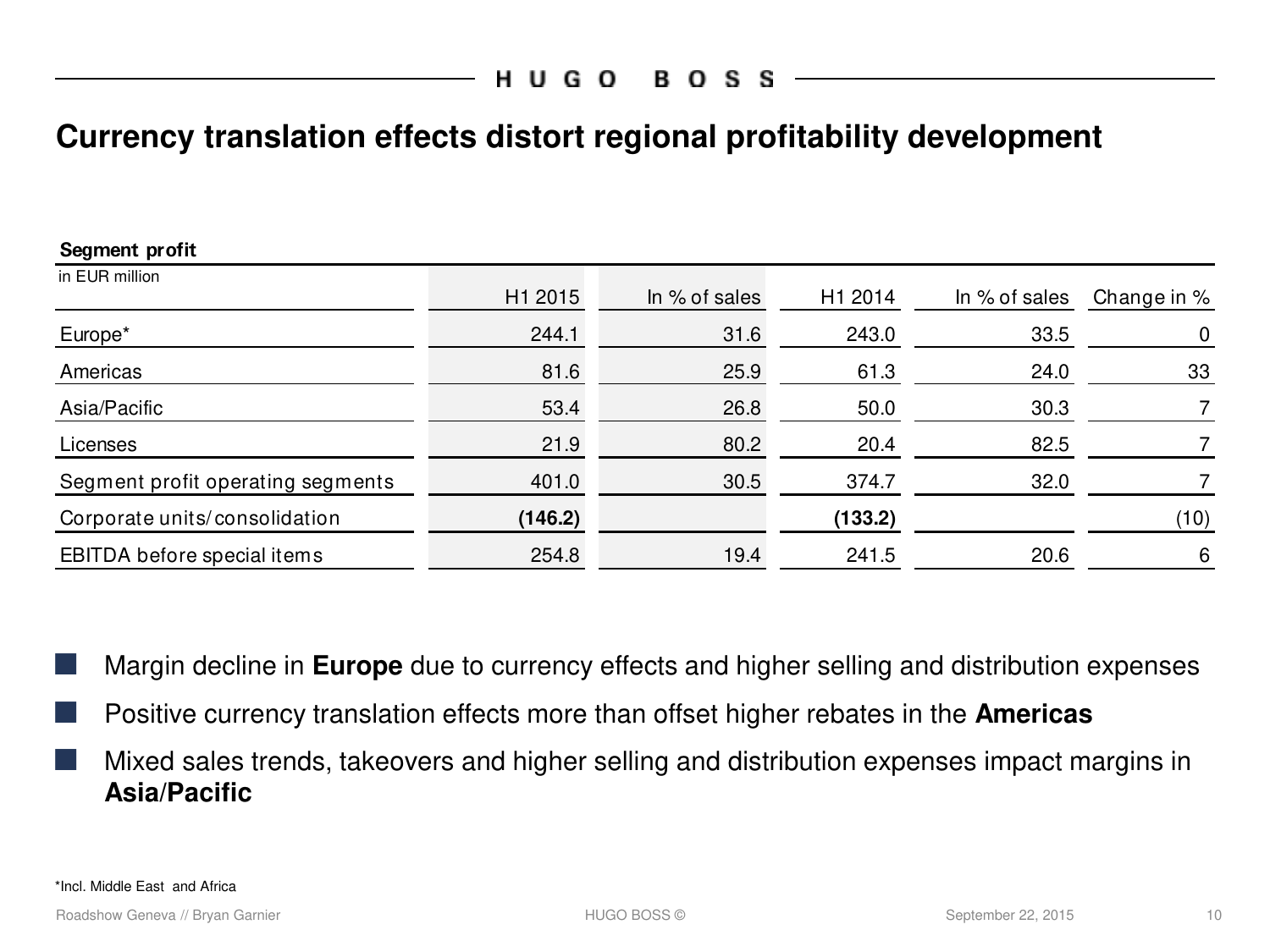# **Inventory growth moderates significantly compared to previous quarters**



Trade net working capital up 18% to EUR 537 million, up 5% currency-adjusted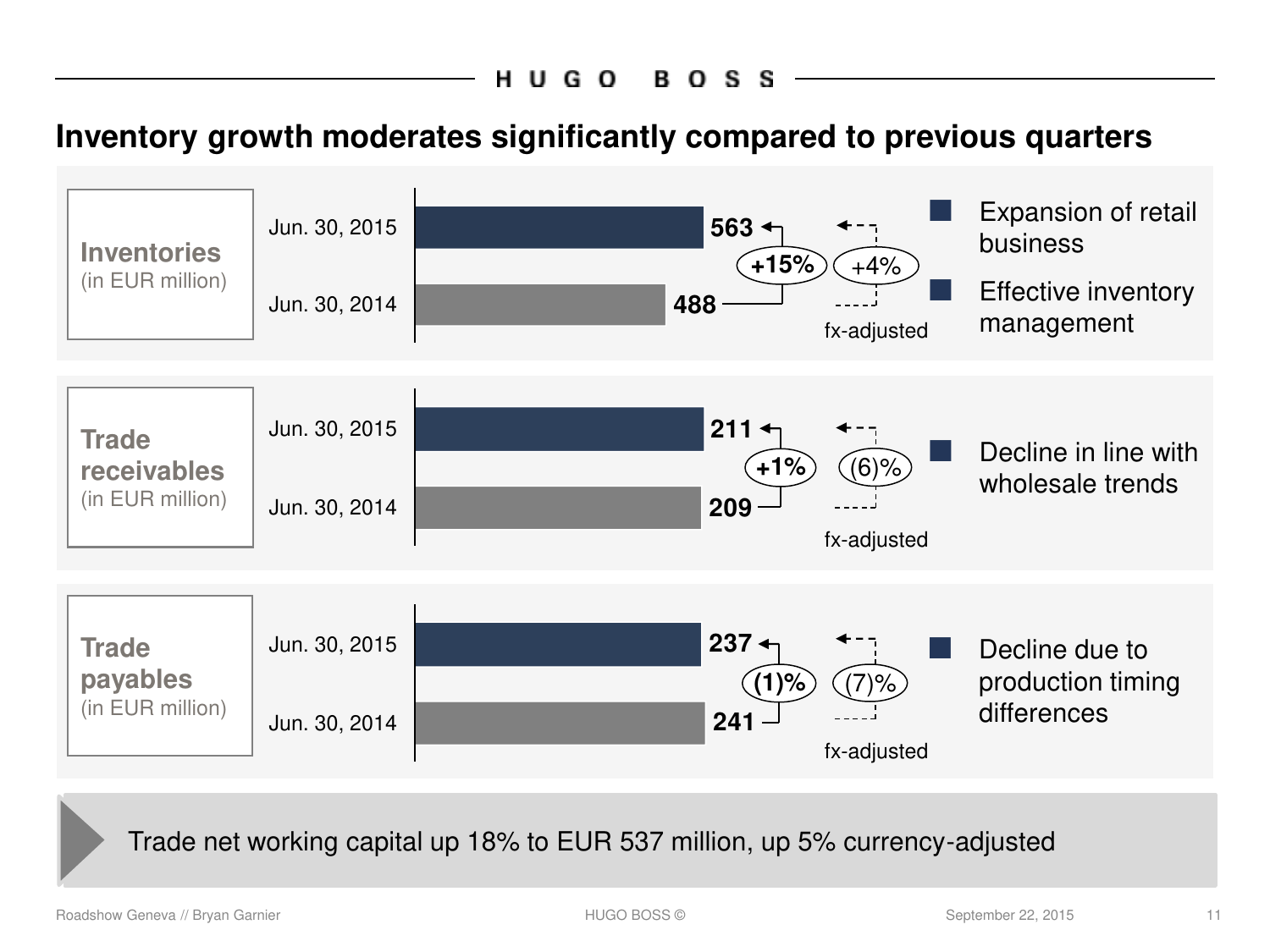#### HUGO **BOSS**

### **Free cash flow declines due to higher capital expenditures**

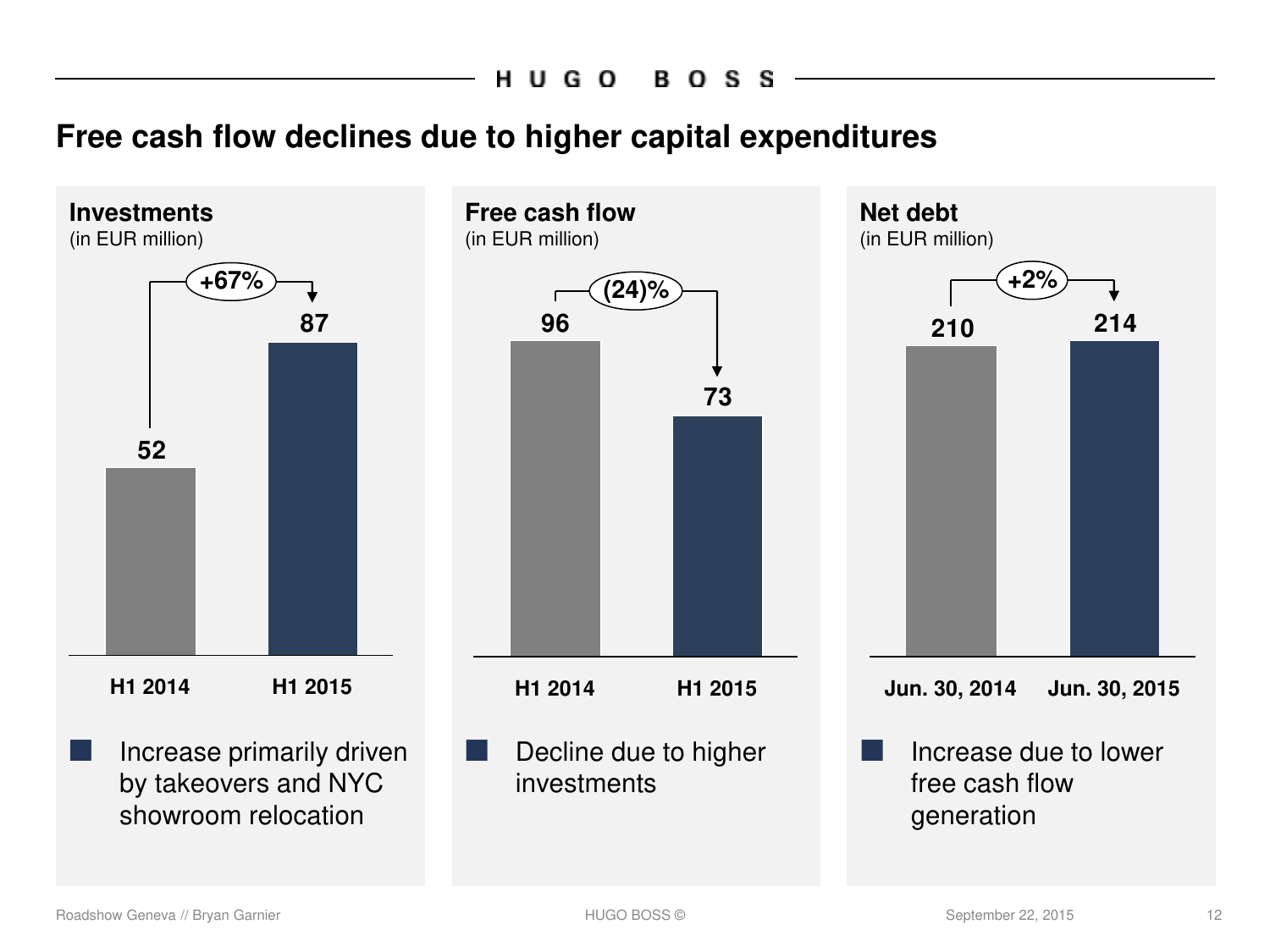### **Agenda**

**Financial Review First Half Year 2015**

**Strategic Outlook 2015 and beyond**

**Financial Outlook 2015**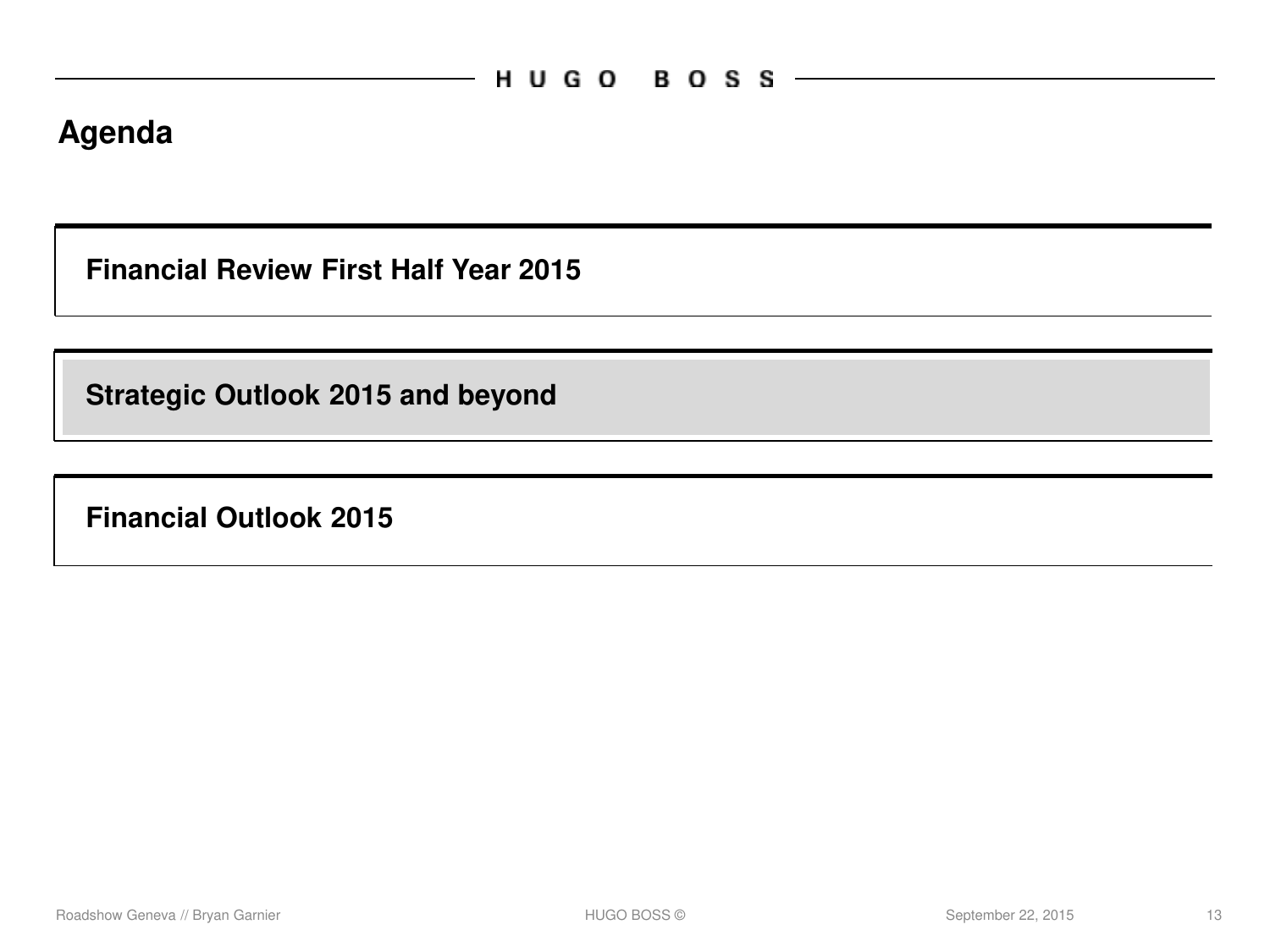### **Growth strategy 2020 defines 2015 priorities**



Further build the Group's operational strength to enable key strategy implementation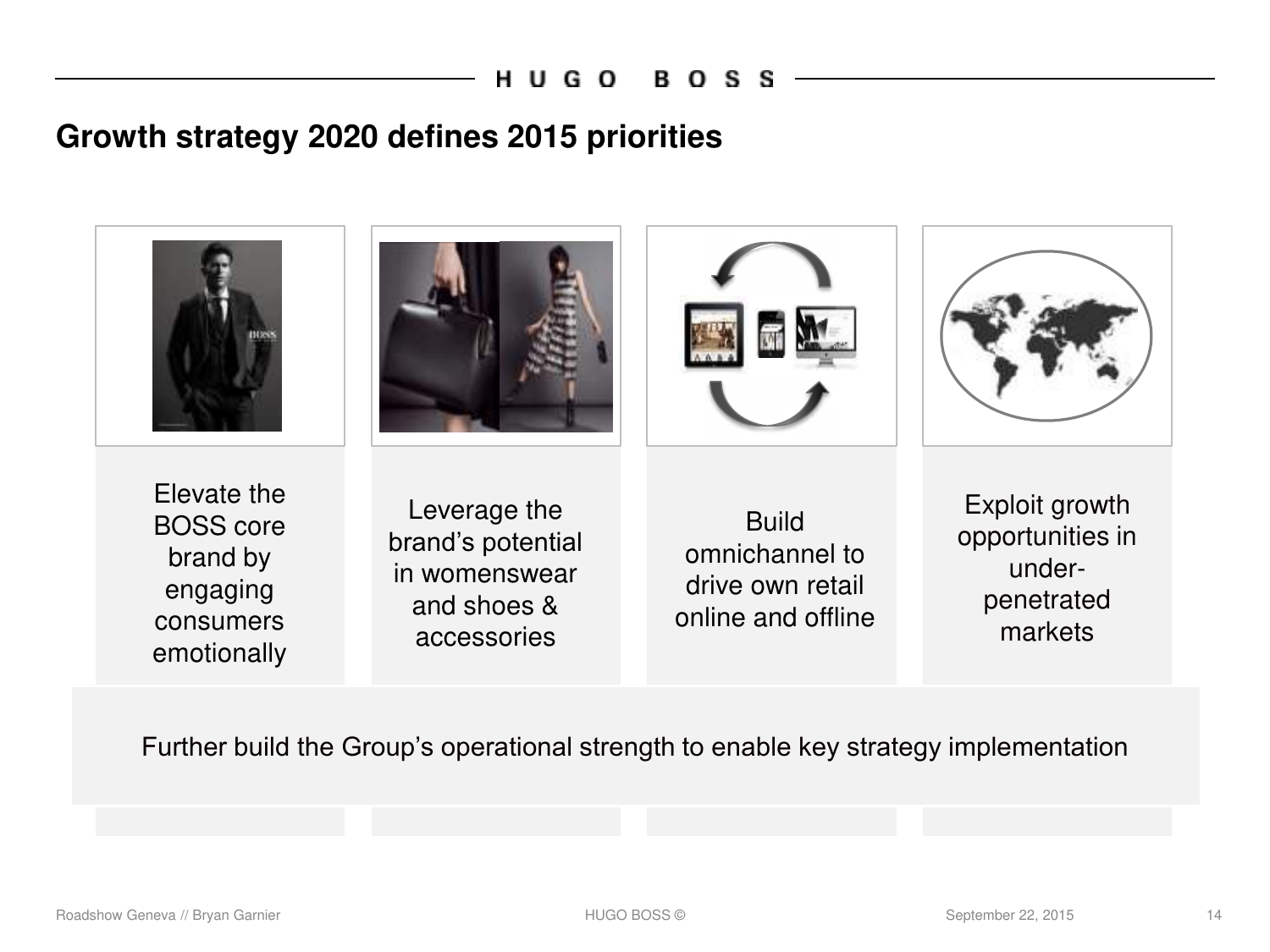**BOSS brand elevation upgrades the offering and drives retail sales growth**

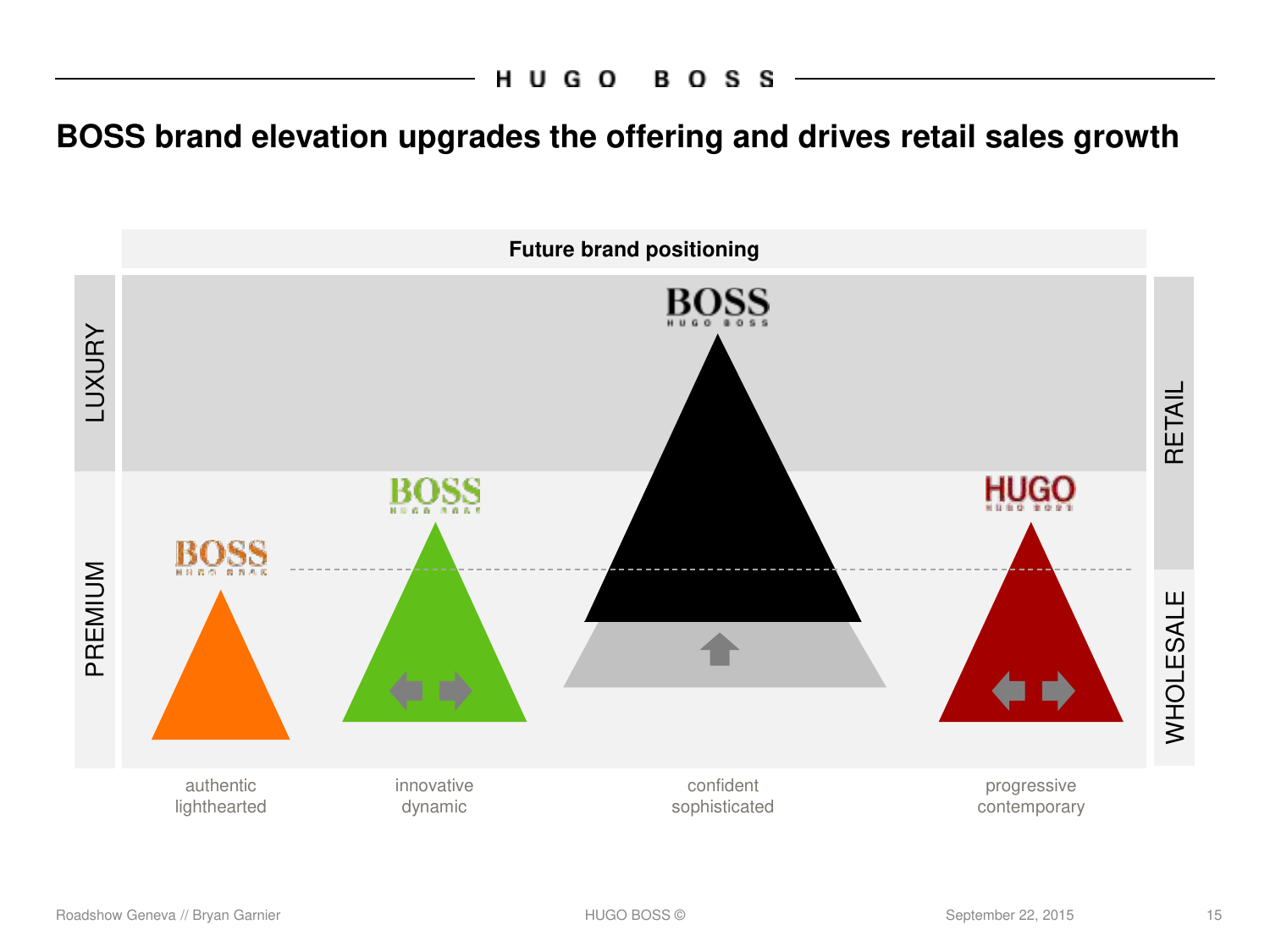## **HUGO and BOSS Green to substitute BOSS in category business**

### **RETAIL**

**Own stores to increasingly focus on BOSS core brand exclusively**



### WHOLESALE

**Presence of BOSS core brand to become limited to shop-in-shops**



### **Category business focused on HUGO and BOSS Green**

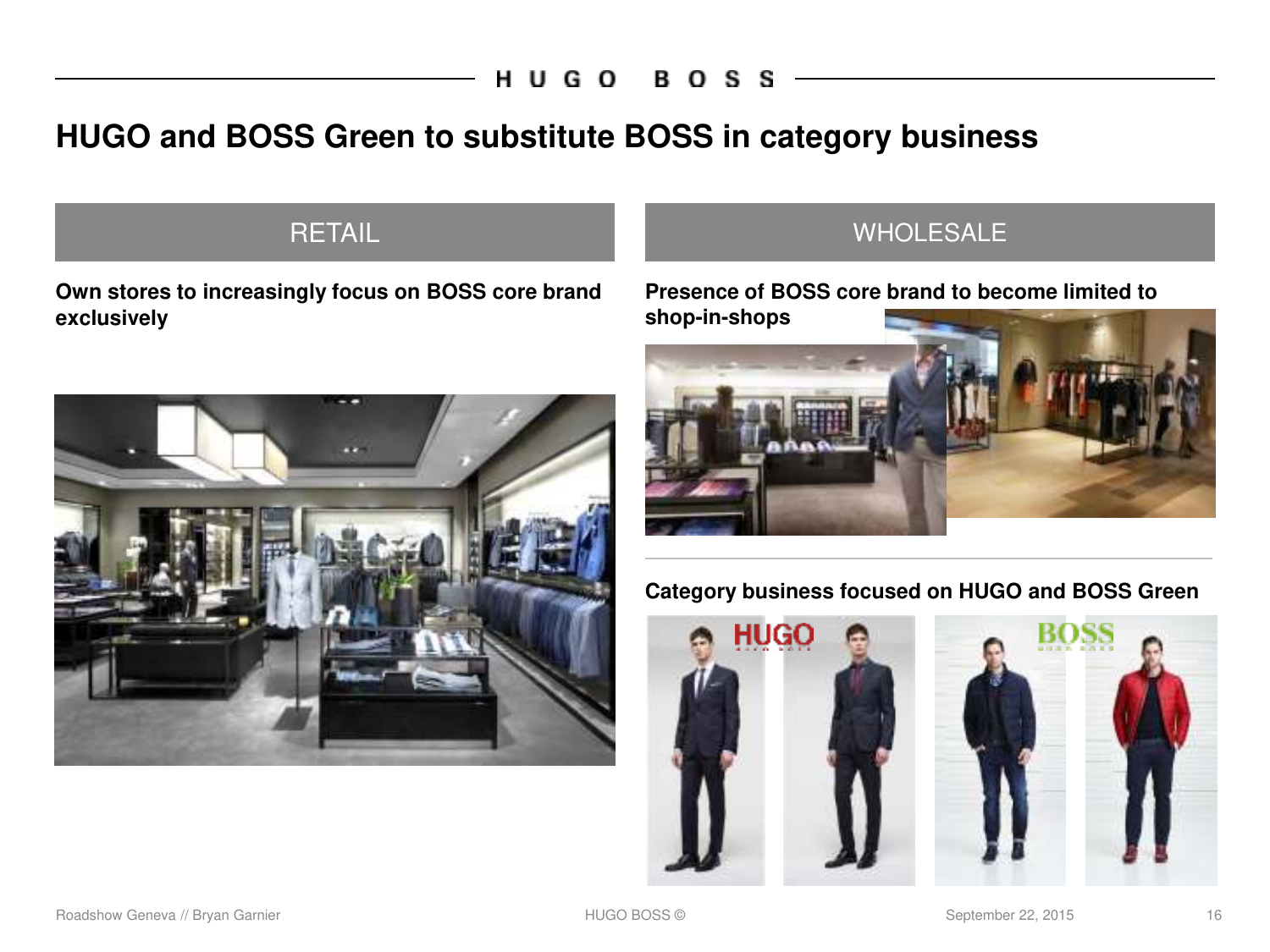### **Category migration in European wholesale progressing as planned**

- **HUGO and BOSS Green substitute** BOSS Menswear in multi-brand category spaces in wholesale
- Migration process completed in Germany, roll-out in rest of Europe ongoing
- Retailer feedback and order intake in line with original expectations



BOSS Store Frankfurt, Börsenstraße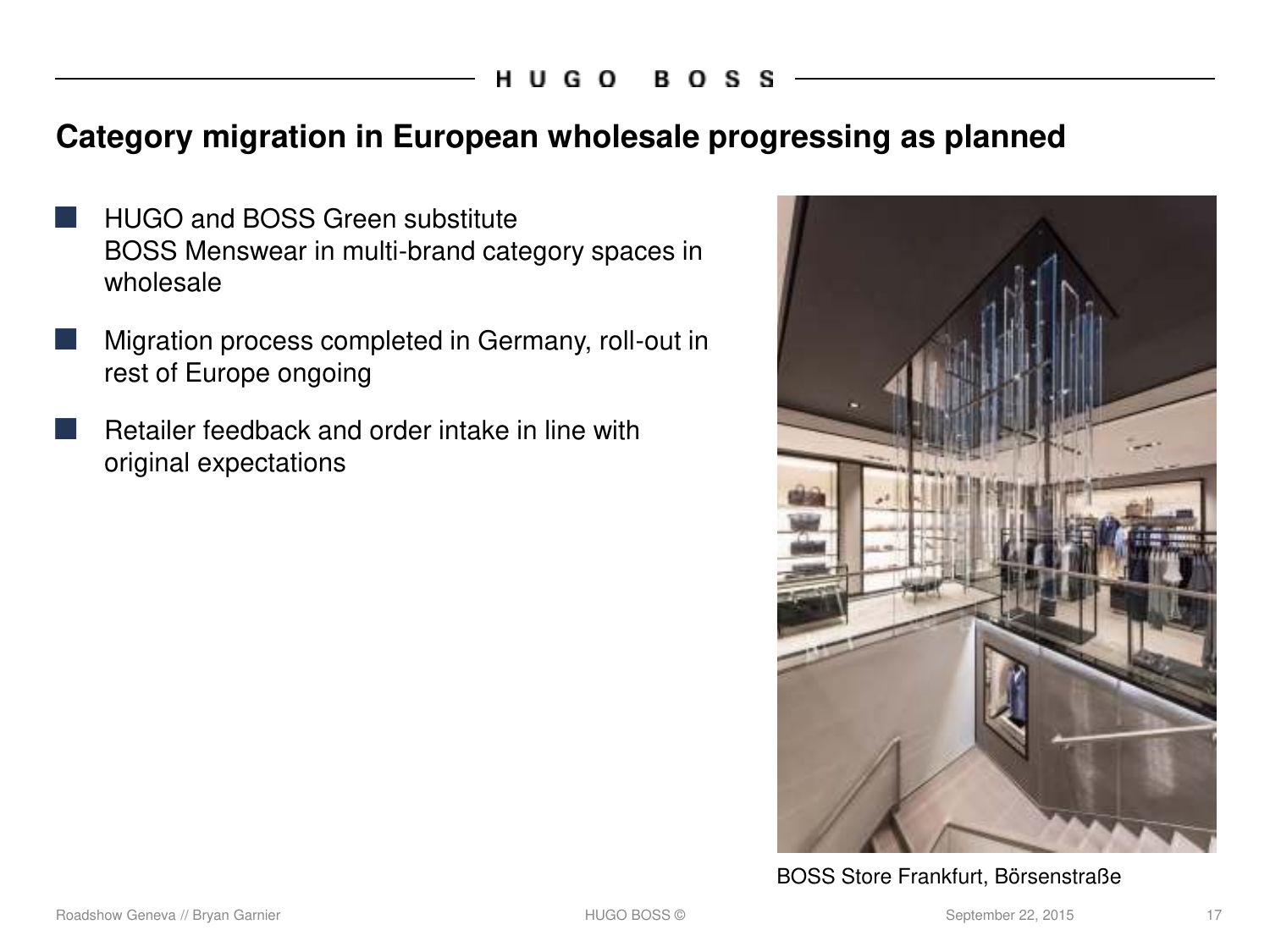# **Double-digit growth of BOSS Womenswear partly offset by other brands**



BOSS Womenswear sales up 12% currency-adjusted in H1, overall womenswear +5%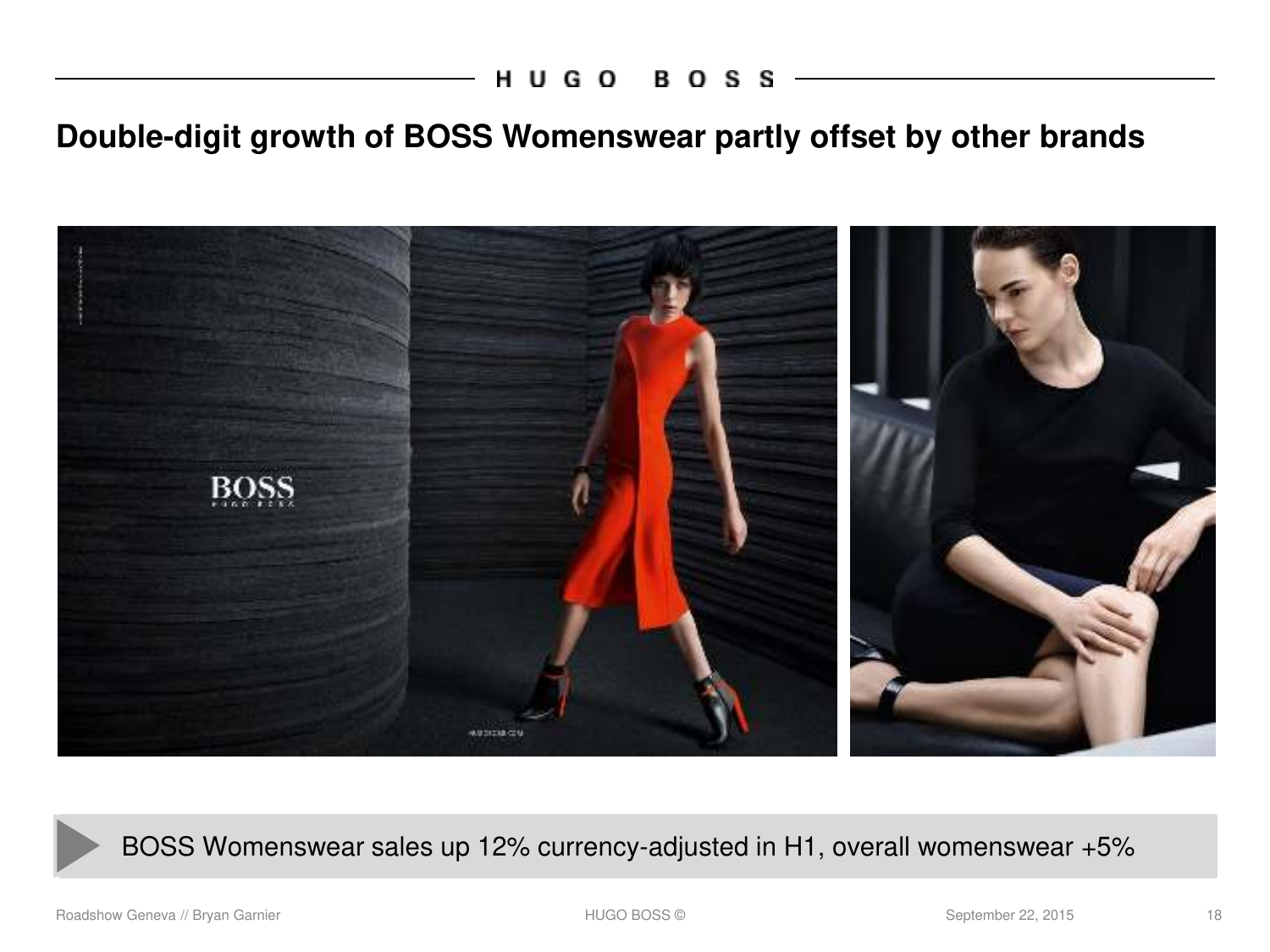**BOSS** HUGO

### **Iconic BOSS Bespoke Bag launches with Fall/Winter 2015 collection**



Launch reflects importance of S&A in defining brand identity and driving brand desirability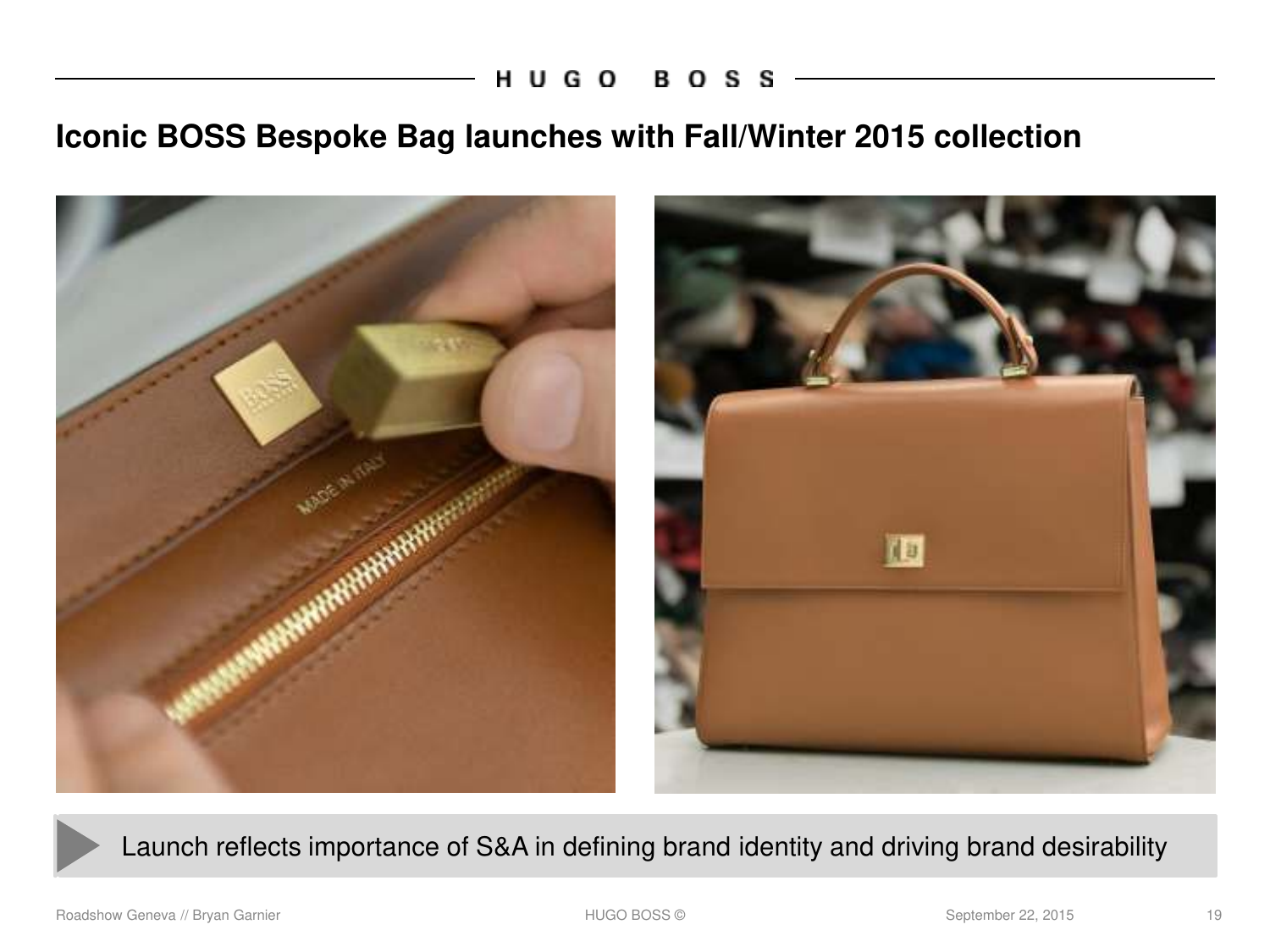### **Continuous expansion and upgrade of retail store portfolio**



#### \*Incl. Middle East and Africa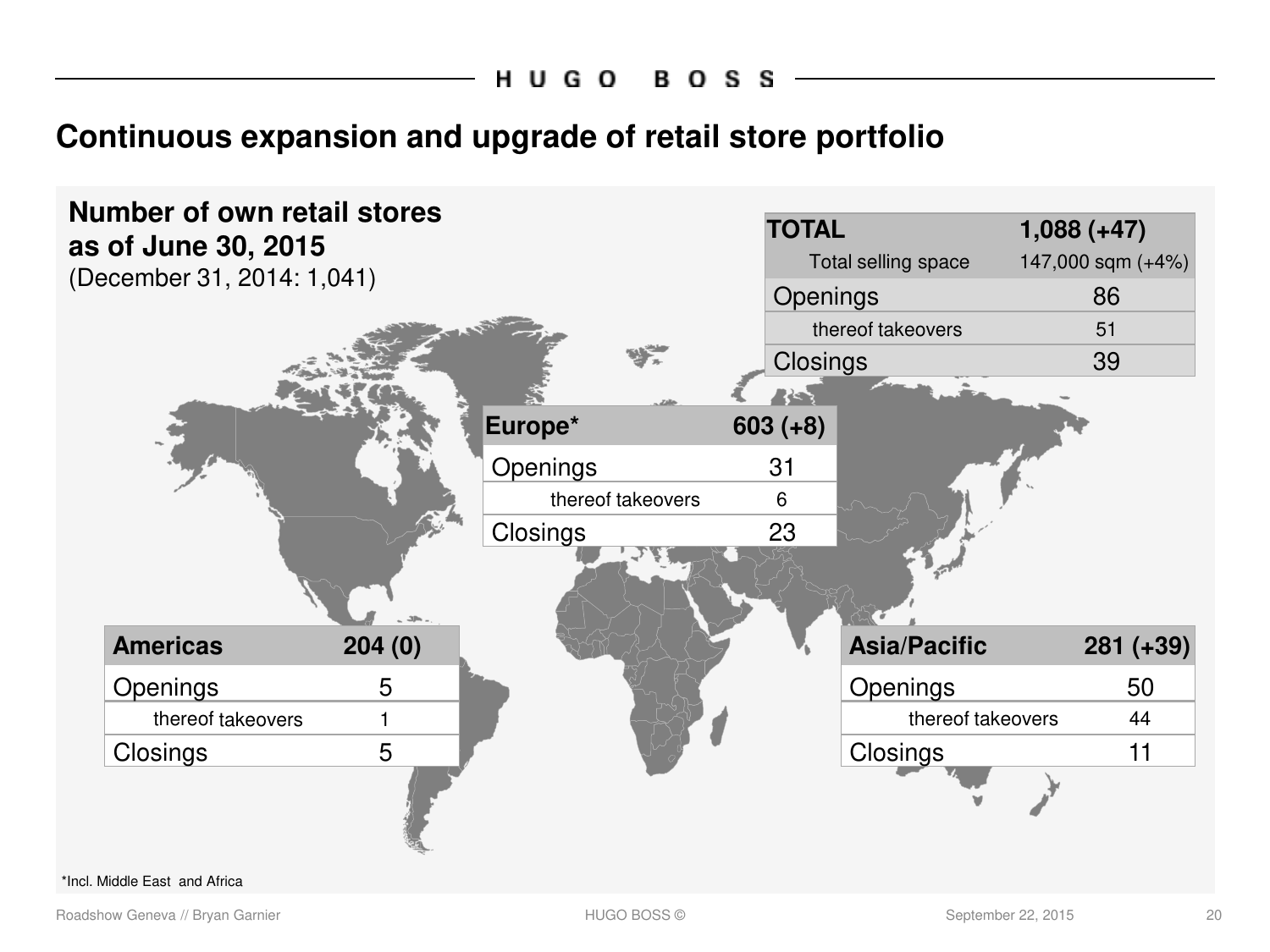### **Takeovers remain important part of retail expansion**



Stronger brand presentation in Asia/Pacific to drive brand perception and sales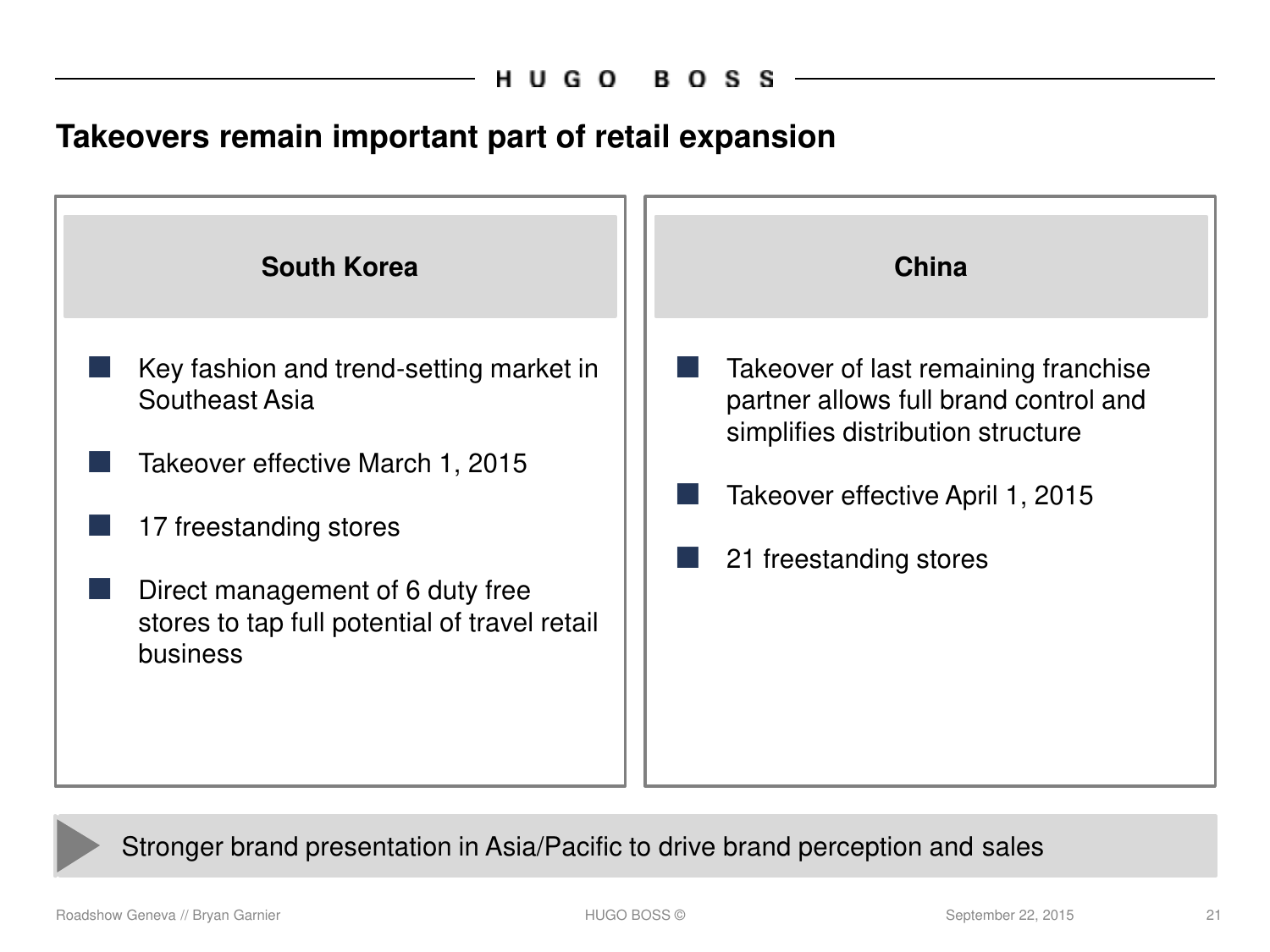**Online sales growth acceleration reflects progress on road to omnichannel**



Online sales up 34% currency-adjusted in the second quarter, +23% in H1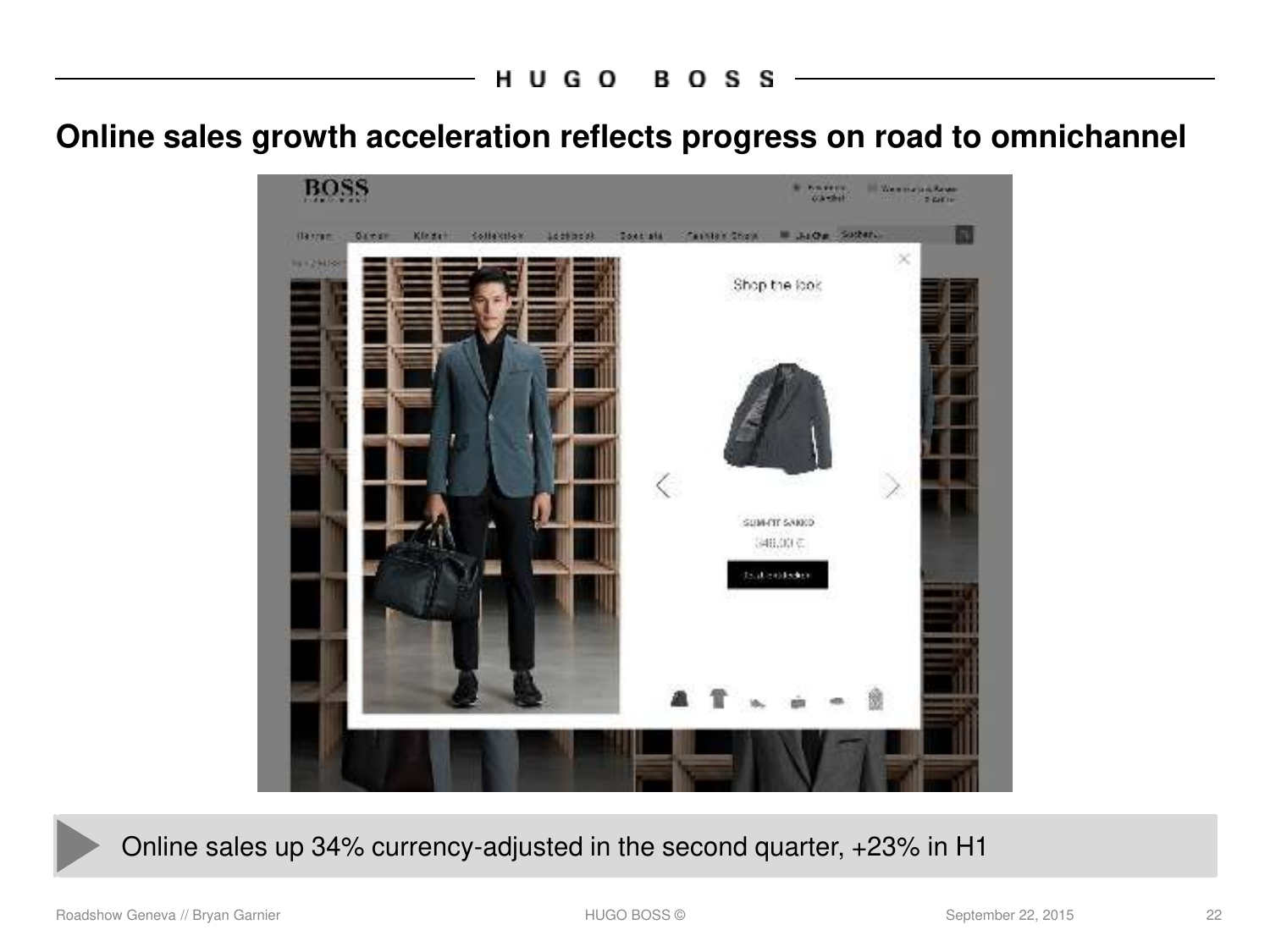**Omnichannel model geared to the demands of today's consumer**



Insourcing of online fulfillment in H1 2016 key prerequisite for implementation of omnichannel services in H2 2016 and beyond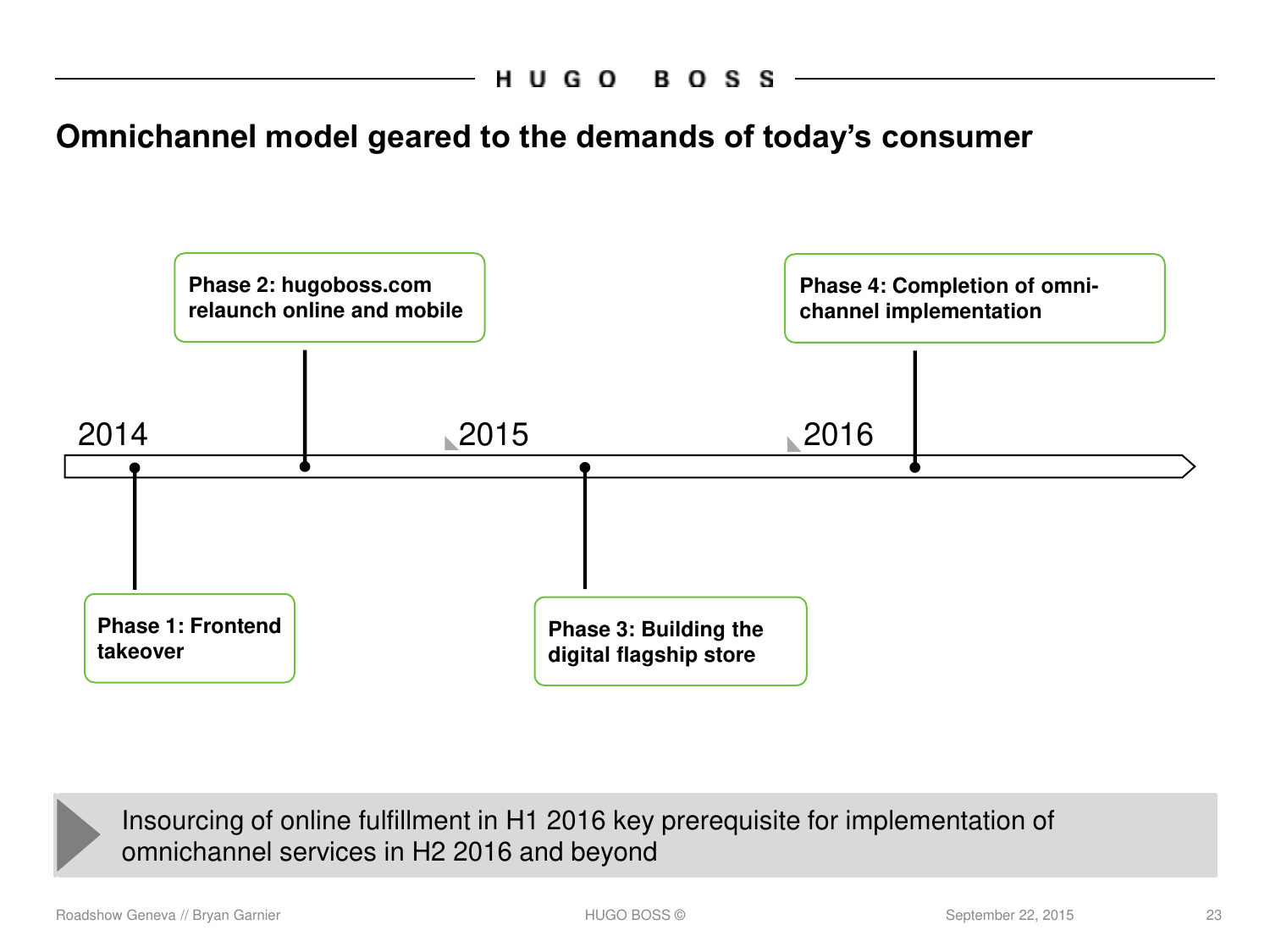# **Key digital initiatives defined**

| <b>Initiative</b>                      | <b>Description and rationale</b>                                                         | <b>Status</b> |
|----------------------------------------|------------------------------------------------------------------------------------------|---------------|
| Launch of own store<br>frontend        | Takeover of Demandware software from former<br>fulfillment partner enabling full control | Done          |
| Relaunch of<br>hugoboss.com            | Migration of formerly separate eCom and brand<br>worlds driving traffic to store         | Done          |
| Mobile store upgrade                   | Seamless integration of mobile store based on<br>responsive design                       | Done          |
| Ongoing store<br>upgrades              | Addition of new features to drive in-store<br>experience and usability                   | 2015          |
| myhugoboss.com /<br>"Mocca" POS system | Integrated customer database enabling store-<br>driven CRM measures                      | 2015 / 2016   |
| In-store online<br>ordering            | iPad-based in-store ordering from significantly<br>wider online offering                 | 2016          |
| Order online,<br>exchange in store     | Offering standardized and seamless return<br>process for maximum convenience             | 2016          |
| <b>Click &amp; Collect</b>             | Order online, collect in-store                                                           | 2016          |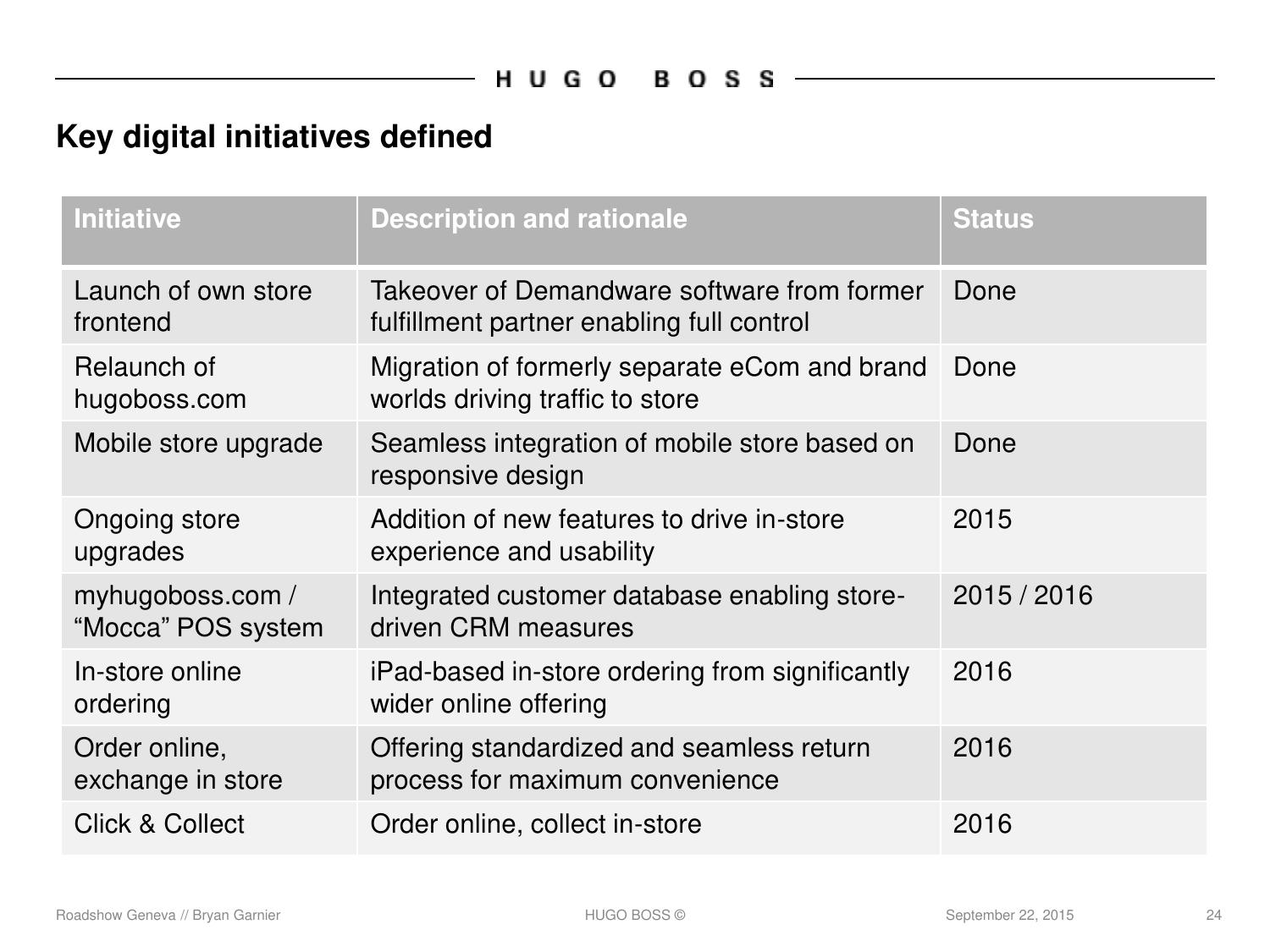### **Region Europe to lead the Group's growth in 2015**



- Ongoing strength in the UK, other major markets improved in Q2
- Tourism adds to pick up of domestic demand



- Promotional environment warrants cautious approach to US wholesale business
- Retail improvements under way

**Europe\* Americas Asia/Pacific**



- Good momentum in Australia and Japan
- Focus on brand and retail management to partly offset market decline in China

\*Incl. Middle East and Africa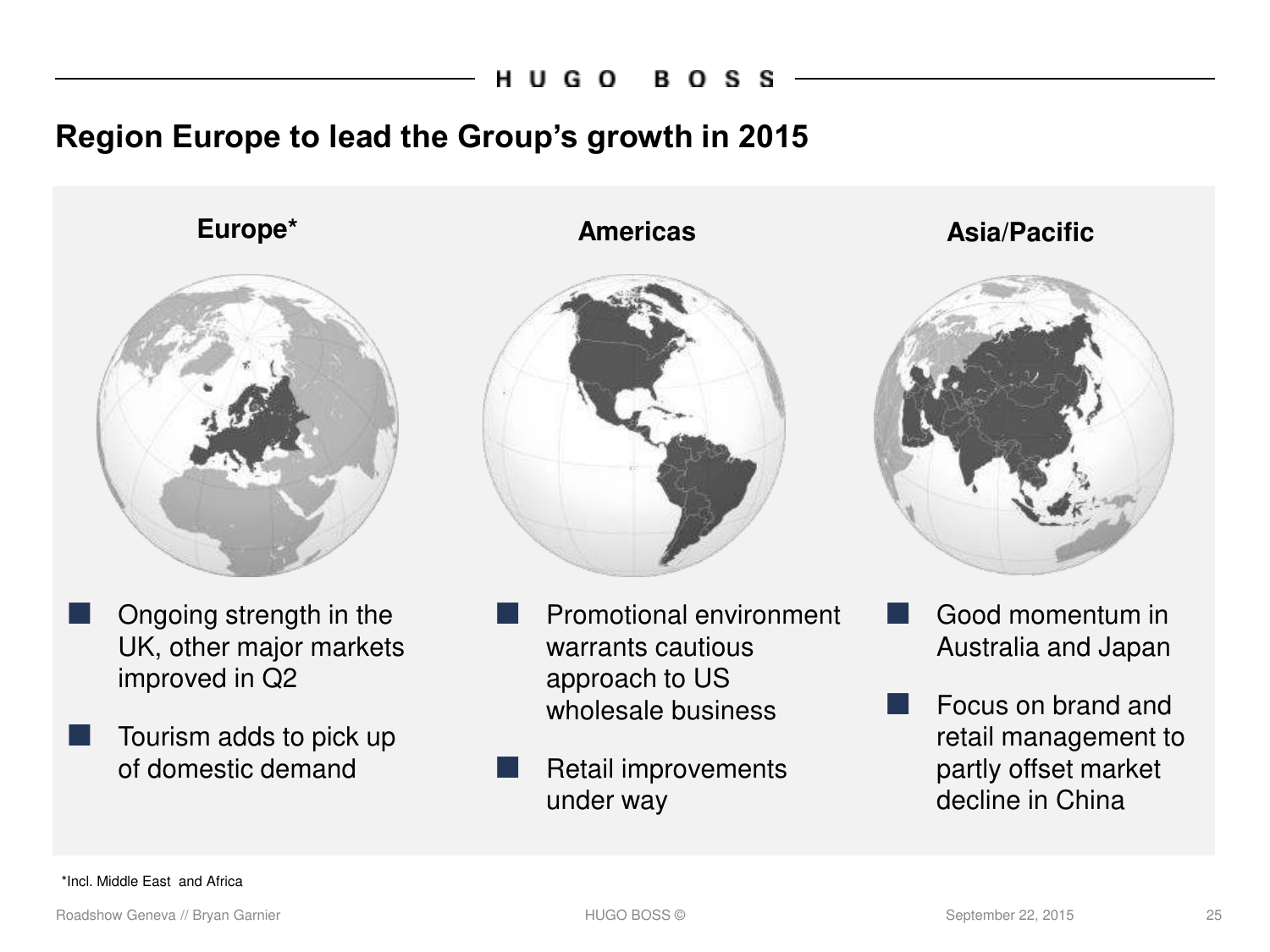# **New flat-packed goods distribution center operational since 2014**

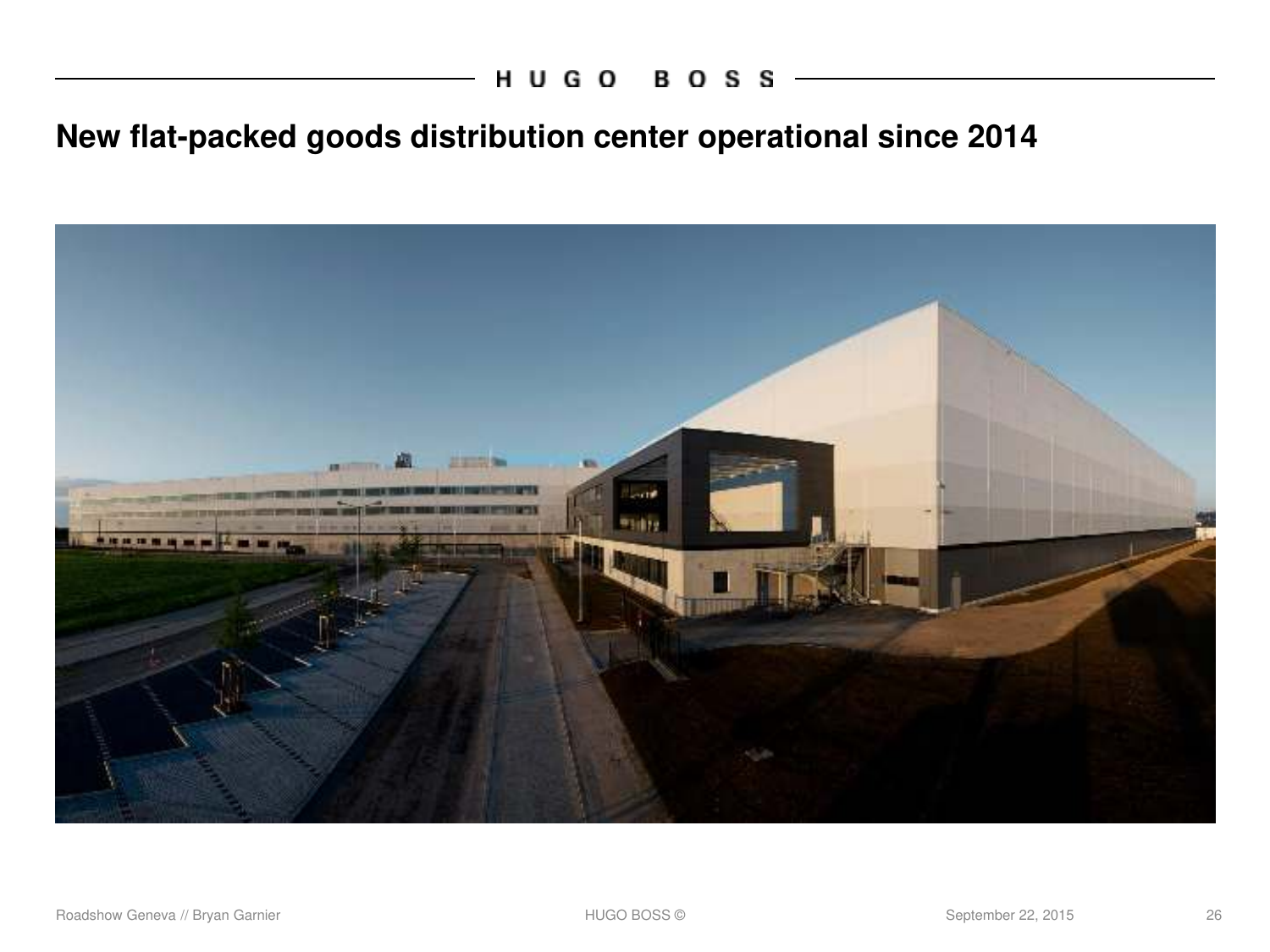# **Launch of new systems refines retail management**

|                                            | <b>Retail Merchandise Planning</b>                                                                                       | <b>Retail Assortment Planning</b>                                                                                        |
|--------------------------------------------|--------------------------------------------------------------------------------------------------------------------------|--------------------------------------------------------------------------------------------------------------------------|
| <b>Purpose</b>                             | Systems-based planning process<br>based on sales, margins and<br>stock levels                                            | SAP-based assortment planning<br>approach based on store capacity,<br>location characteristics and<br>product lifecycles |
| <b>Main operational</b><br><b>benefits</b> | Detailed pre-season budgeting<br>based on expected demand<br>Flexible in-season monitoring of<br>performance versus plan | Improved fit of merchandise<br>offering and product availability<br>Consumer-centric collection<br>development           |
| <b>Main financial</b><br><b>benefits</b>   | Higher sales<br>Lower inventories                                                                                        | Improved full-price sales<br>supporting margins<br>Higher inventory turns                                                |
| <b>Timing of rollout</b>                   | Completion in 2015                                                                                                       | Starting with Fall 2016 collection<br>development                                                                        |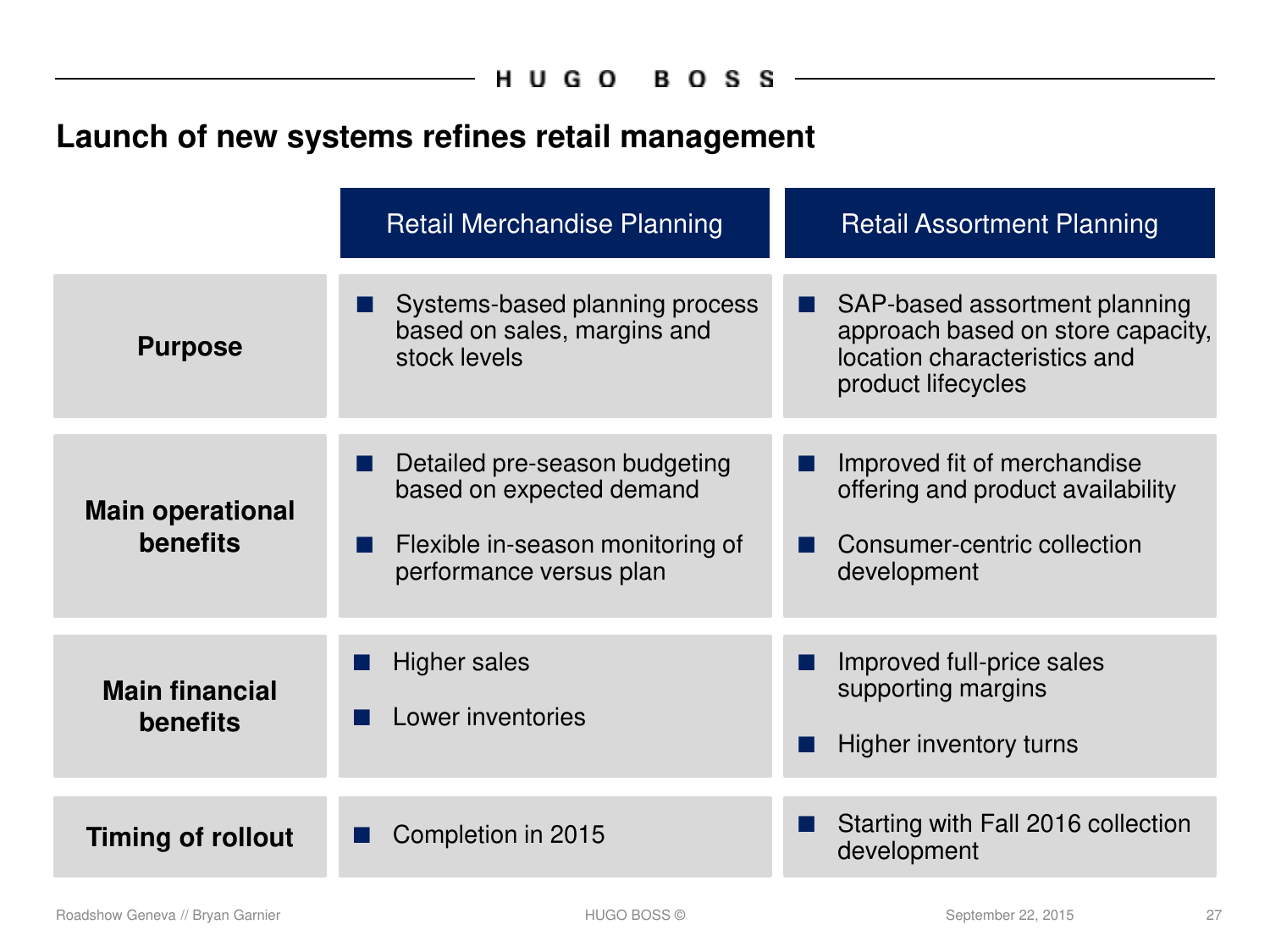### **Agenda**

**Financial Review First Half Year 2015**

**Strategic Outlook 2015 and beyond**

**Financial Outlook 2015**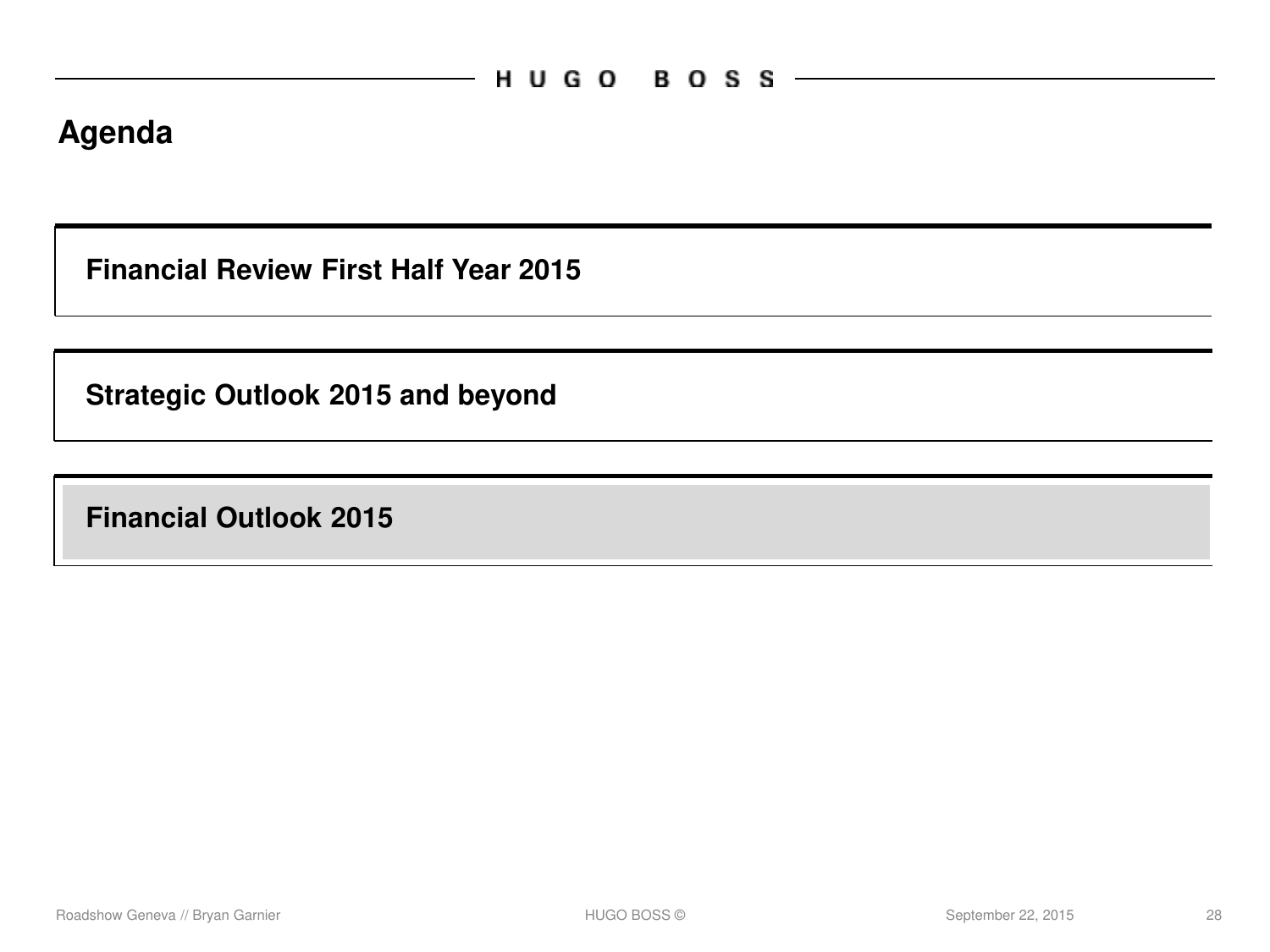# **2015 financial outlook reconfirmed in August**

| Outlook 2015                                    |                                      |  |  |
|-------------------------------------------------|--------------------------------------|--|--|
|                                                 |                                      |  |  |
| Sales growth (currency-adjusted)                | Mid-single-digit rate                |  |  |
| Growth of<br><b>EBITDA</b> before special items | $5\% - 7\%$                          |  |  |
| Capex                                           | EUR 220 million - EUR 240 million    |  |  |
| Own retail network                              | Around 65 openings (excl. takeovers) |  |  |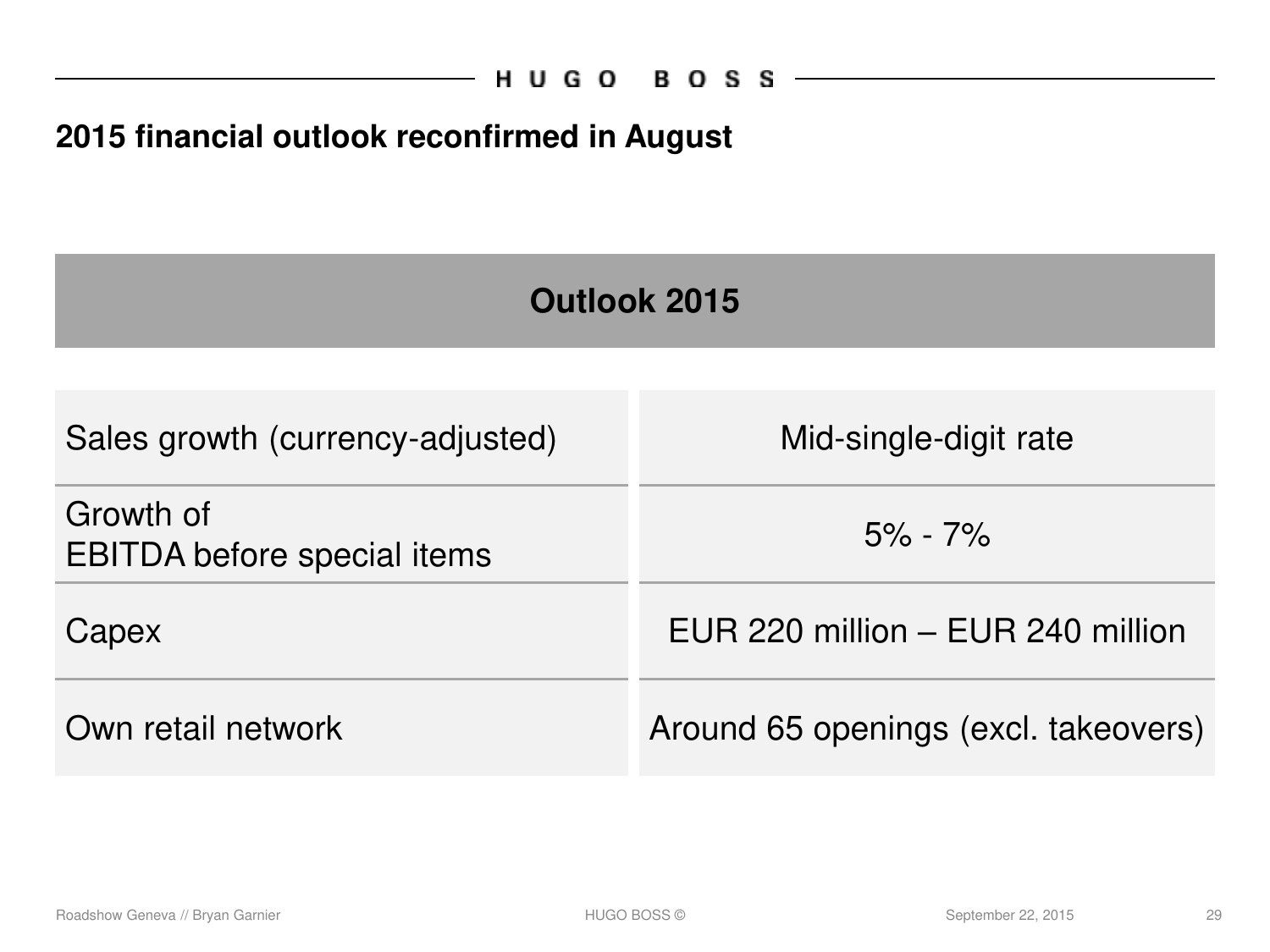### **Focus on long-term growth irrespective of current market challenges**

- Solid first half year performance in a tough market environment
- Good progress made in strategic focus areas
- **HUGO BOSS committed to invest in** long-term growth



BOSS Store Düsseldorf, Breidenbacher Hof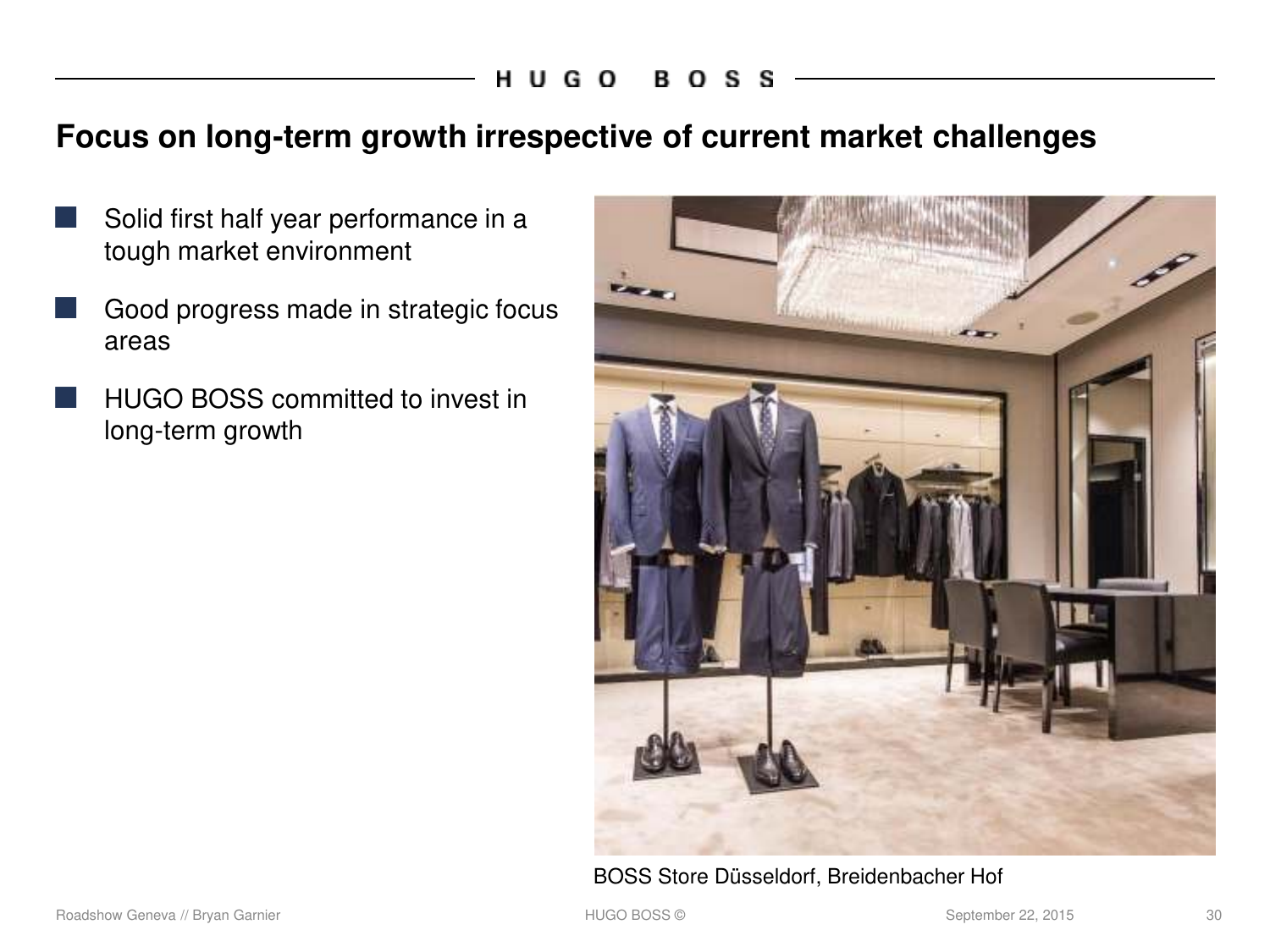$\overline{\phantom{0}}$ 

# **BACKUP**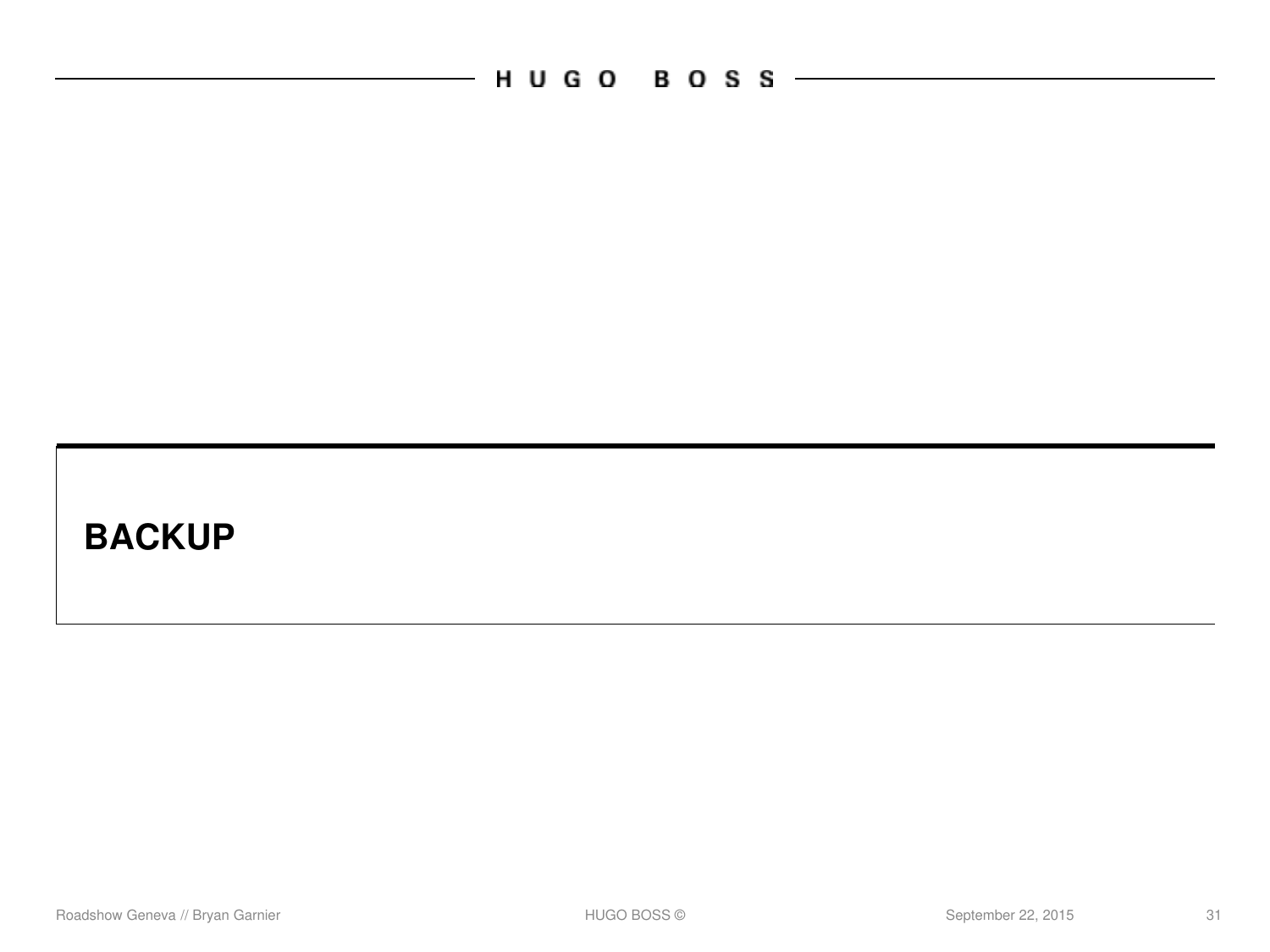#### HUGO **BOSS**

### **Brand portfolio**



**72**%\* of Group sales **8**%\* of Group sales modern / sophisticated



modern / active







# **10%\* of Group sales 10%\* of Group sales** casual / urban chic



progressive / contemporary

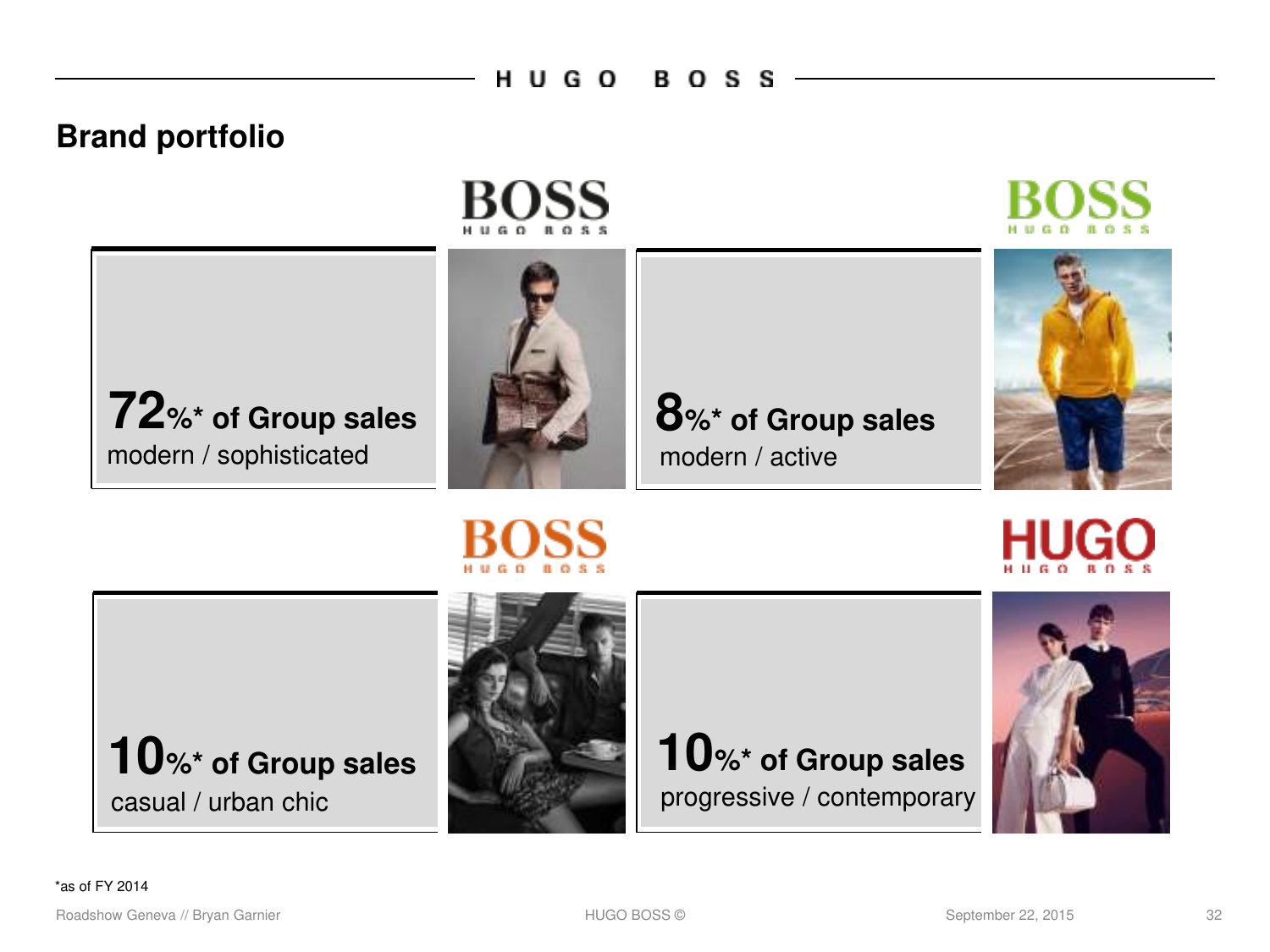### **Sales by region 2014**

### **Share of Group sales\***



**Europe** (incl. Middle East/Africa)

**61%**

Germany: 17% (of Group Sales) Great Britain: 10%<br>France: 7% France: Benelux: 6% Other: 21%







**Americas Asia/Pacific**

**14%** China: 8% Oceania: 2%<br>Japan: 1% Japan: Other: 3%

#### \*+2% Licenses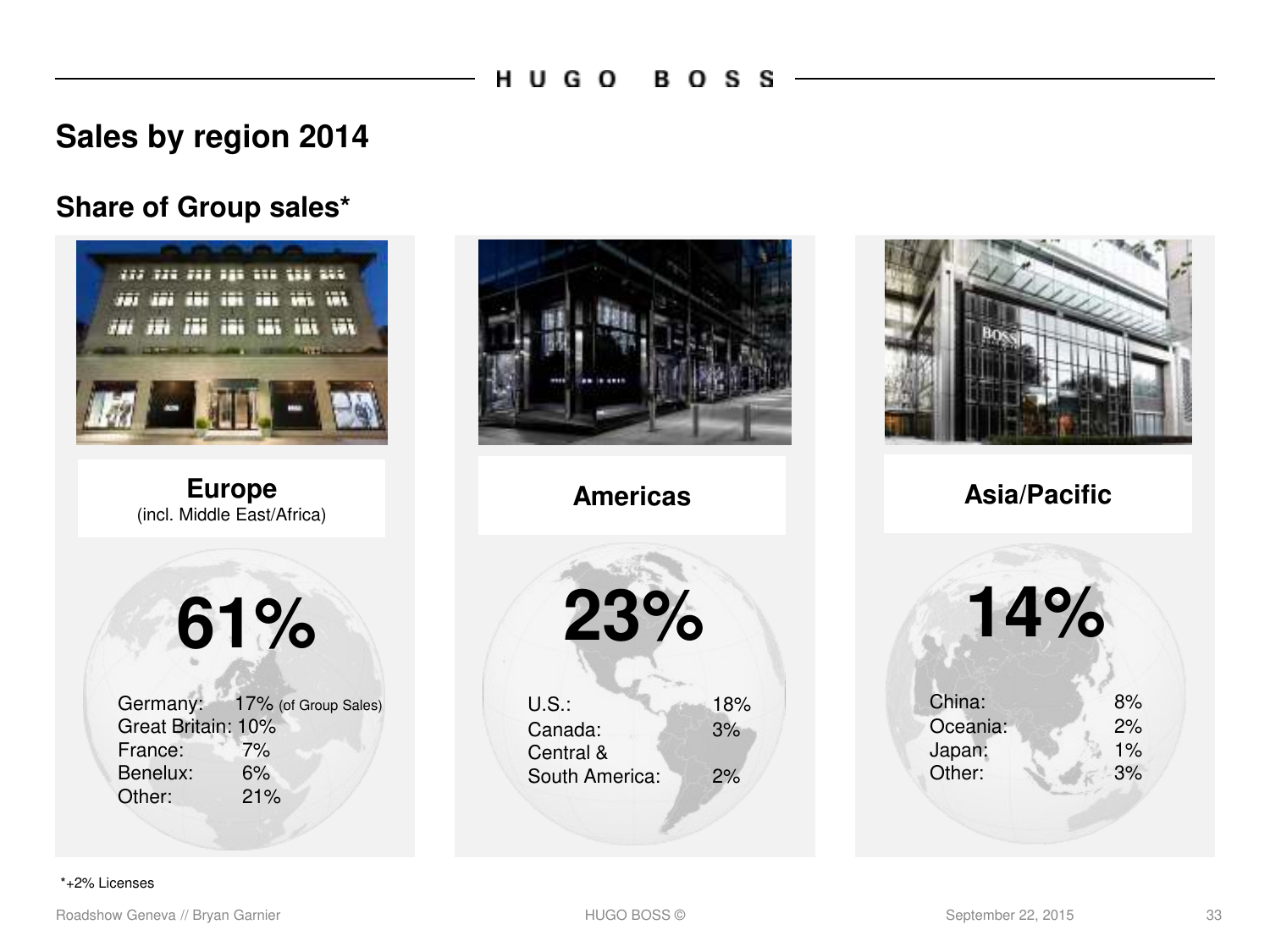### **Sales by distribution channel**



Retail to account for at least 75% of Group sales by 2020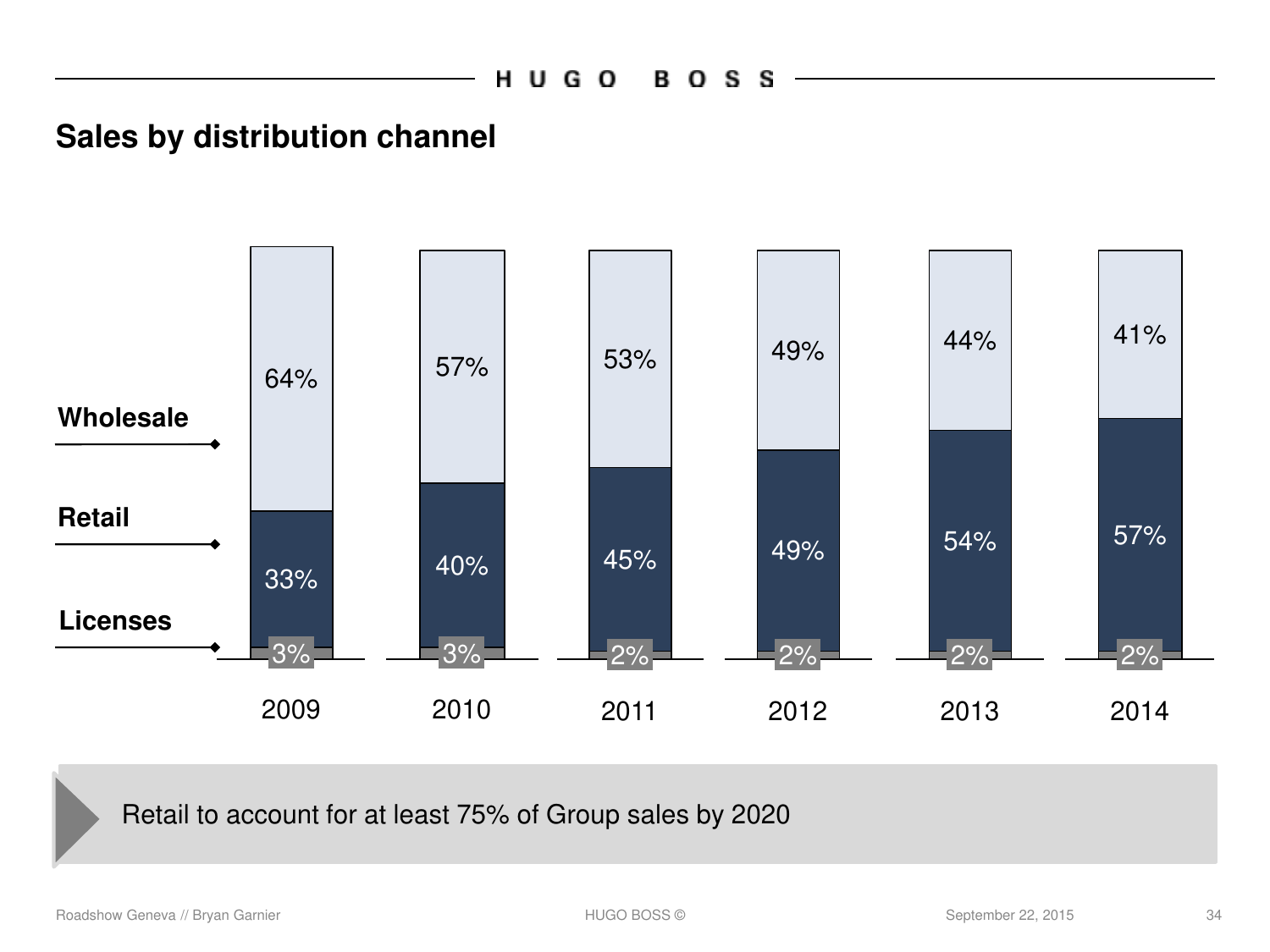## **Key market data**



\*Source: TextilWirtschaft, based on TW-Testclub Panel

\*\*Source: Bain & Company, 2014 China Luxury Market Study

\*\*\*Source: Hong Kong Census and Statistics Department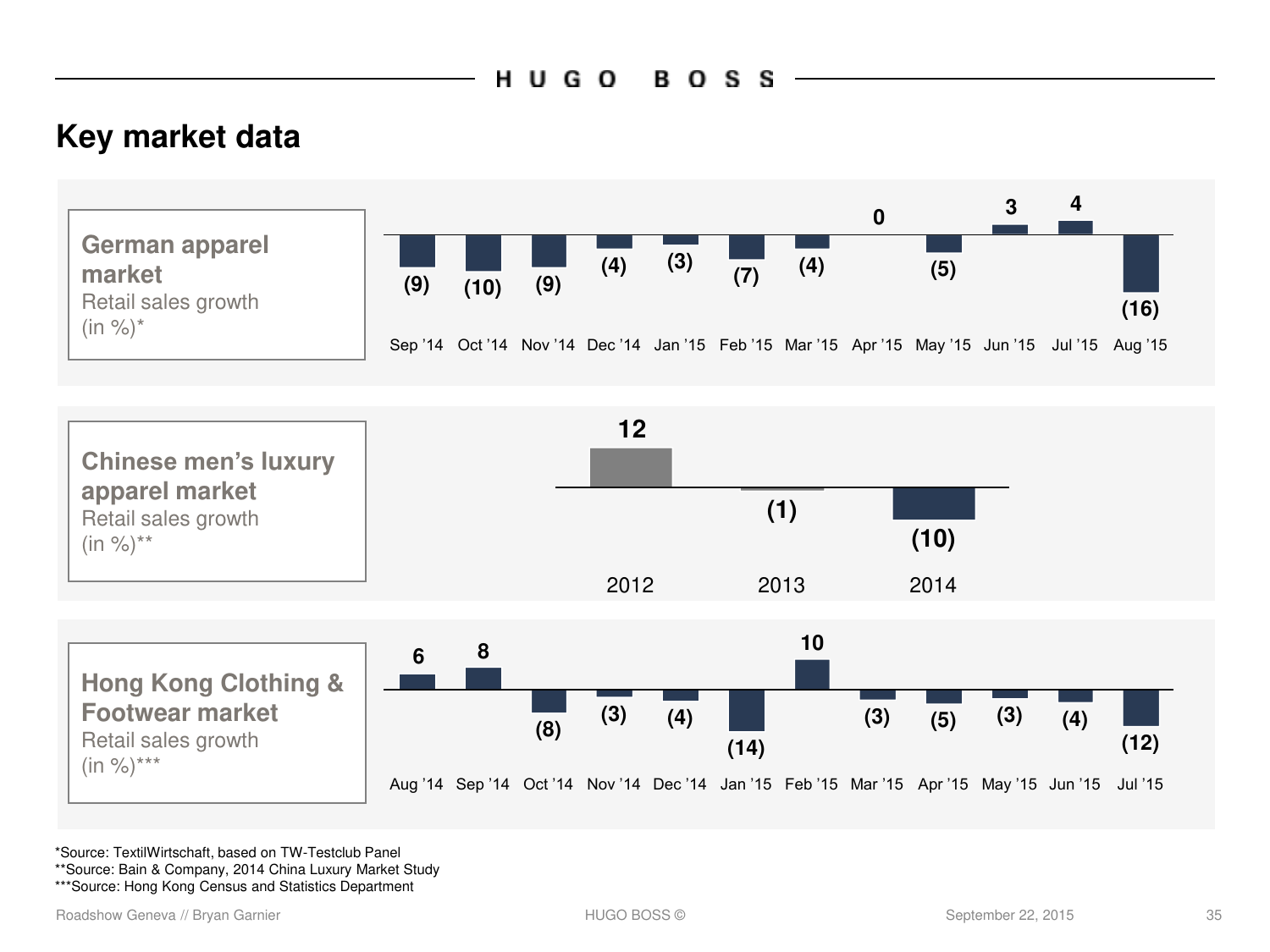### **Retail comp stores sales growth**



#### \*fx-adjusted

Roadshow Geneva // Bryan Garnier Theory of September 22, 2015 36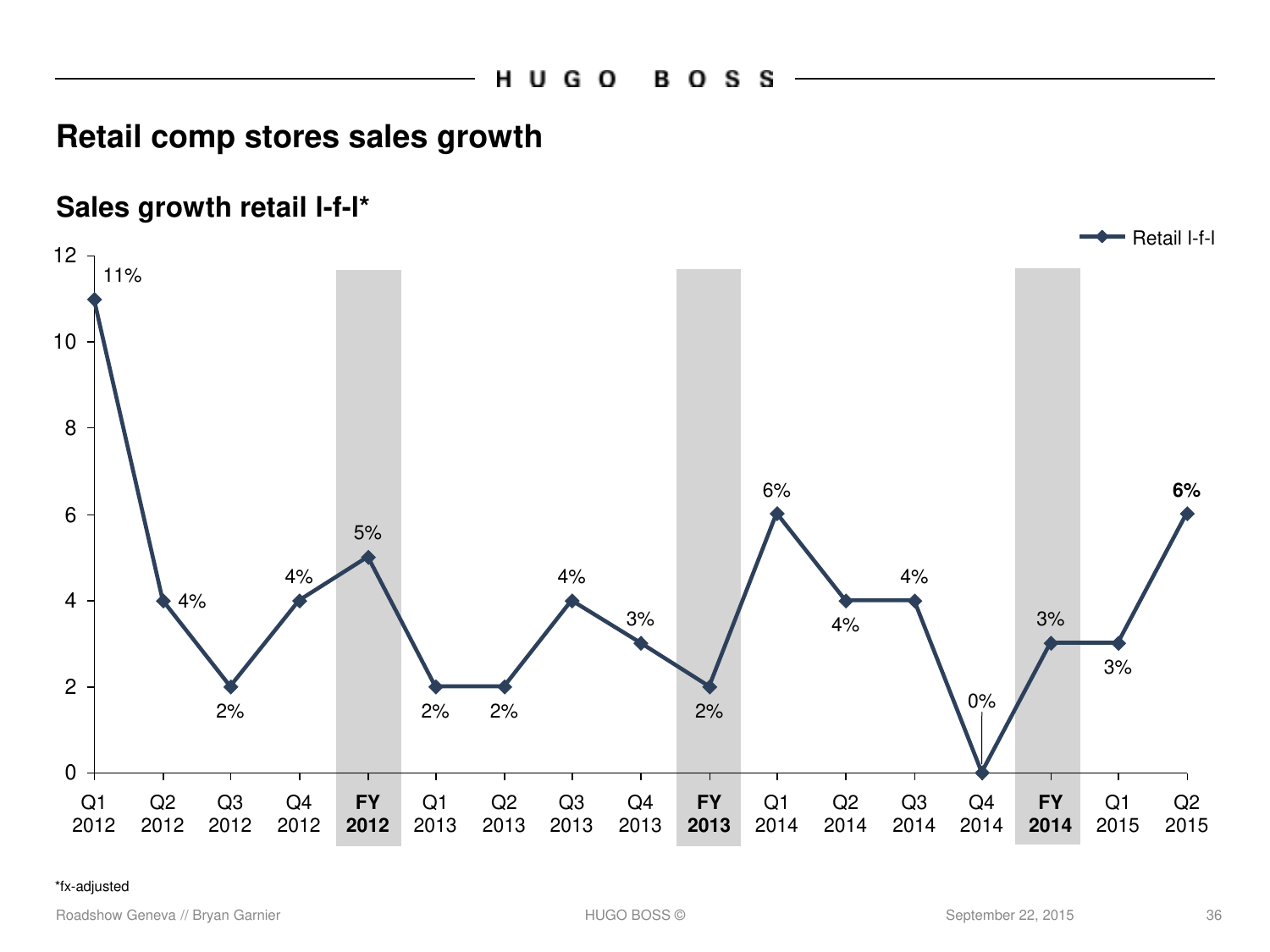$H U G O B O S S$   $\longrightarrow$ 

### **Income statement**

| in EUR million                       |         |         |             |         |         |                  |
|--------------------------------------|---------|---------|-------------|---------|---------|------------------|
|                                      | Q2 2015 | Q2 2014 | Change in % | H1 2015 | H1 2014 | Change in %      |
| Sales                                | 647.1   | 558.9   | 16          | 1,314.6 | 1,171.5 | 12               |
| Cost of sales                        | (216.7) | (185.8) | (17)        | (447.3) | (397.9) | (12)             |
| Gross profit                         | 430.4   | 373.1   | 15          | 867.3   | 773.6   | 12               |
| In % of sales                        | 66.5    | 66.7    | $(20)$ bp   | 66.0    | 66.0    | 0 bp             |
| Selling and distribution expenses    | (268.0) | (227.9) | (18)        | (532.2) | (460.4) | (16)             |
| Administration expenses              | (69.6)  | (60.0)  | (16)        | (138.0) | (120.8) | (14)             |
| Other operating income and expenses  | 1.6     | (2.3)   |             | 0.1     | (0.8)   |                  |
| Operating result (EBIT)              | 94.4    | 82.9    | 14          | 197.2   | 191.6   | 3                |
| In % of sales                        | 14.6    | 14.8    | $(20)$ bp   | 15.0    | 16.4    | $(140)$ bp       |
| Net interest income/expense          | (2.9)   | (1.5)   | (93)        | (3.8)   | (2.0)   | (90)             |
| Other financial items                | 0.3     | 0.1     | >100        | (3.5)   | (2.0)   | (75)             |
| Financial result                     | (2.6)   | (1.4)   | (86)        | (7.3)   | (4.0)   | (83)             |
| Earnings before taxes                | 91.8    | 81.5    | 13          | 189.9   | 187.6   | $\mathbf{1}$     |
| Income taxes                         | (21.1)  | (18.7)  | (13)        | (43.7)  | (43.2)  | (1)              |
| Net income                           | 70.7    | 62.8    | 13          | 146.2   | 144.4   | $\mathbf{1}$     |
| Attributable to:                     |         |         |             |         |         |                  |
| Equity holders of the parent company | 70.6    | 62.5    | 13          | 146.1   | 143.2   | $\boldsymbol{2}$ |
| Non-controlling interests            | 0.1     | 0.3     | (67)        | 0.1     | 1.2     | (92)             |
| Earnings per share (EUR)*            | 1.02    | 0.90    | 13          | 2.12    | 2.07    | $\overline{c}$   |
|                                      |         |         |             |         |         |                  |
| EBITDA before special items          | 123.3   | 110.2   | 12          | 254.8   | 241.5   | 6                |
| In % of sales                        | 19.1    | 19.7    | $(60)$ bp   | 19.4    | 20.6    | $(120)$ bp       |
| Special items                        | 1.6     | (2.3)   |             | 0.1     | (0.8)   |                  |
|                                      |         |         |             |         |         |                  |

\*Basic and diluted earnings per share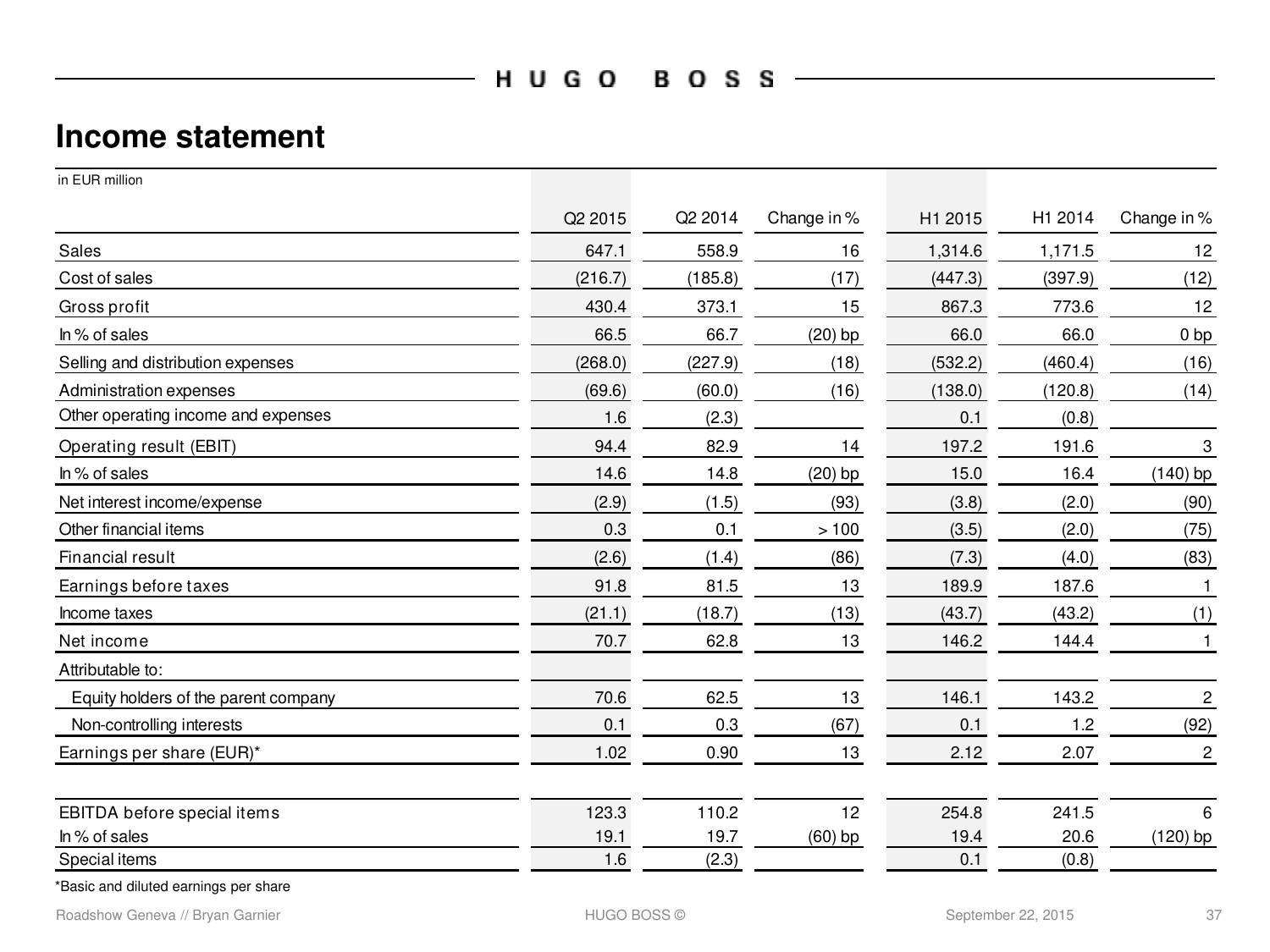$H U G O B O S S -$ 

and the control of the control of

### **5-Year Overview**

| in EUR million                         | 2014    | 2013    | 2012    | 2011    | 2010    | 2009    |
|----------------------------------------|---------|---------|---------|---------|---------|---------|
| <b>Earnings Position</b>               |         |         |         |         |         |         |
| Sale <sub>s</sub>                      | 2,571.6 | 2,432.1 | 2,345.9 | 2,058.8 | 1,729.4 | 1,561.9 |
| Gross profit                           | 1,699.1 | 1,579.6 | 1,444.1 | 1,252.0 | 1,022.4 | 836.2   |
| <b>EBITDA</b>                          | 571.5   | 561.4   | 523.9   | 468.0   | 340.1   | 226.5   |
| EBITDA before special items            | 590.8   | 564.7   | 528.1   | 469.5   | 353.7   | 269.2   |
| <b>EBIT</b>                            | 448.7   | 456.2   | 432.0   | 394.6   | 267.9   | 157.4   |
| Net income attributable to equity      |         |         |         |         |         |         |
| holders of the parent company          | 333.3   | 329.0   | 306.5   | 284.9   | 188.9   | 105.5   |
| <b>Financial Position and Dividend</b> |         |         |         |         |         |         |
| Free cash flow                         | 268.4   | 230.0   | 220.6   | 194.9   | 246.3   | 299.5   |
| Net debt                               | 35.7    | 57.0    | 130.4   | 149.1   | 201.1   | 379.1   |
| Capital expenditures                   | 134.7   | 185.3   | 165.8   | 108.5   | 55.6    | 48.3    |
| Depreciation/amortization              | 122.8   | 105.3   | 91.9    | 73.4    | 72.2    | 69.1    |
| <b>Dividend</b>                        | 249.8   | 230.5   | 215.3   | 199.1   | 139.7   | 66.6    |
| <b>Asset and Liability Structure</b>   |         |         |         |         |         |         |
| Total assets                           | 1,661.8 | 1,501.3 | 1,577.2 | 1,419.6 | 1,342.8 | 1,065.4 |
| Share holders' equity                  | 843.9   | 740.3   | 631.6   | 517.3   | 361.2   | 205.5   |
| Trade net working capital              | 503.0   | 431.8   | 408.5   | 399.6   | 322.7   | 295.6   |
| Non-current assets                     | 660.3   | 611.5   | 587.7   | 503.2   | 454.5   | 435.0   |
| <b>Key Ratios</b>                      |         |         |         |         |         |         |
| Gross profit margin in %               | 66.1    | 64.9    | 61.6    | 60.8    | 59.1    | 53.5    |
| Adjusted EBITDA margin in %*           | 23.0    | 23.2    | 22.5    | 22.8    | 20.5    | 17.2    |
| Total leverage**                       | 0.1     | 0.1     | 0.2     | 0.3     | 0.6     | 1.4     |
| Equity ratio in %                      | 50.8    | 49.3    | 40.0    | 36.4    | 26.9    | 19.3    |

\*EBITDA before special items/Sales

\*\*Net financial liabilities/EBITDA before special items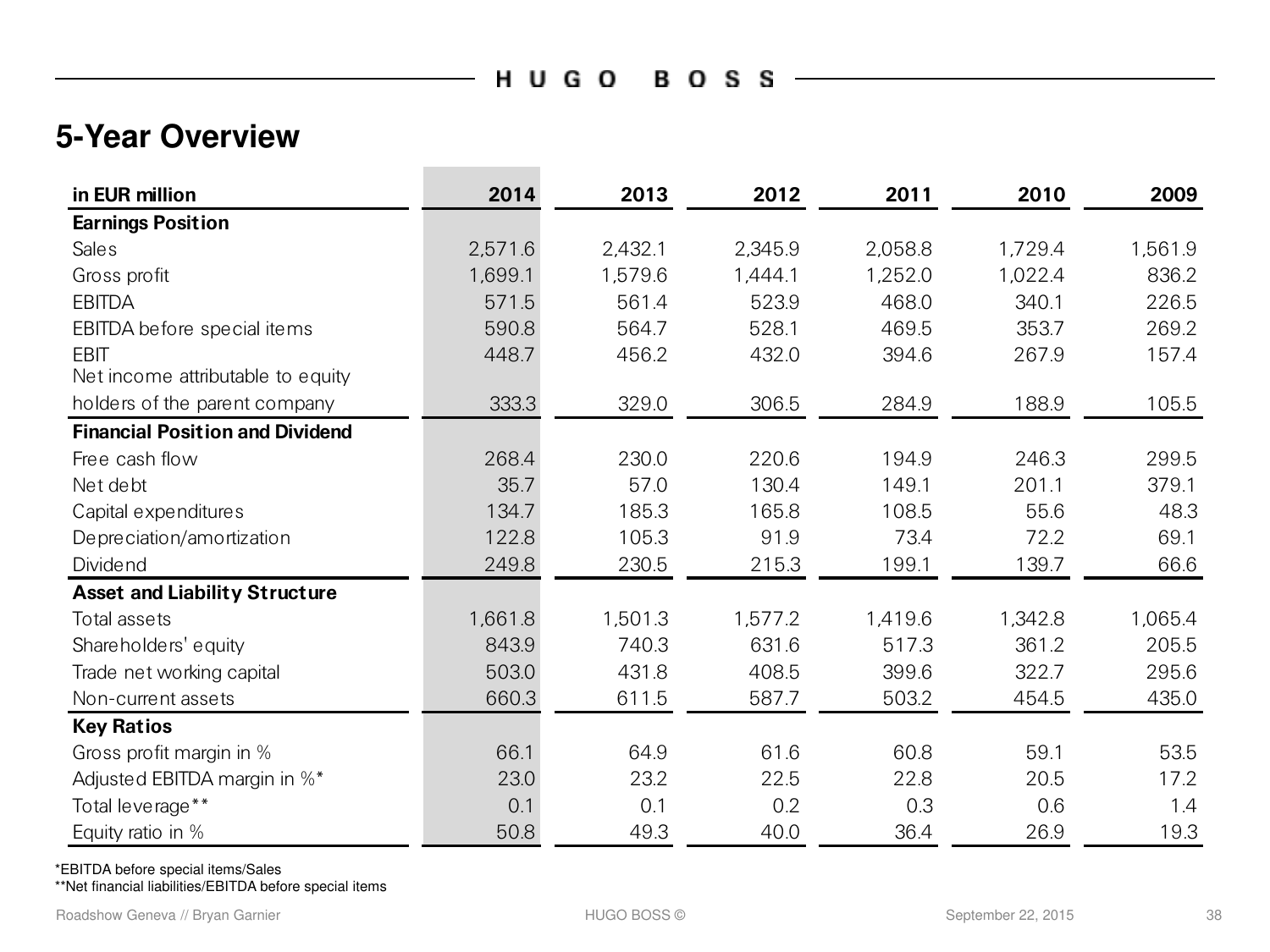

### **EBITDA margin and ROCE vs. channel mix**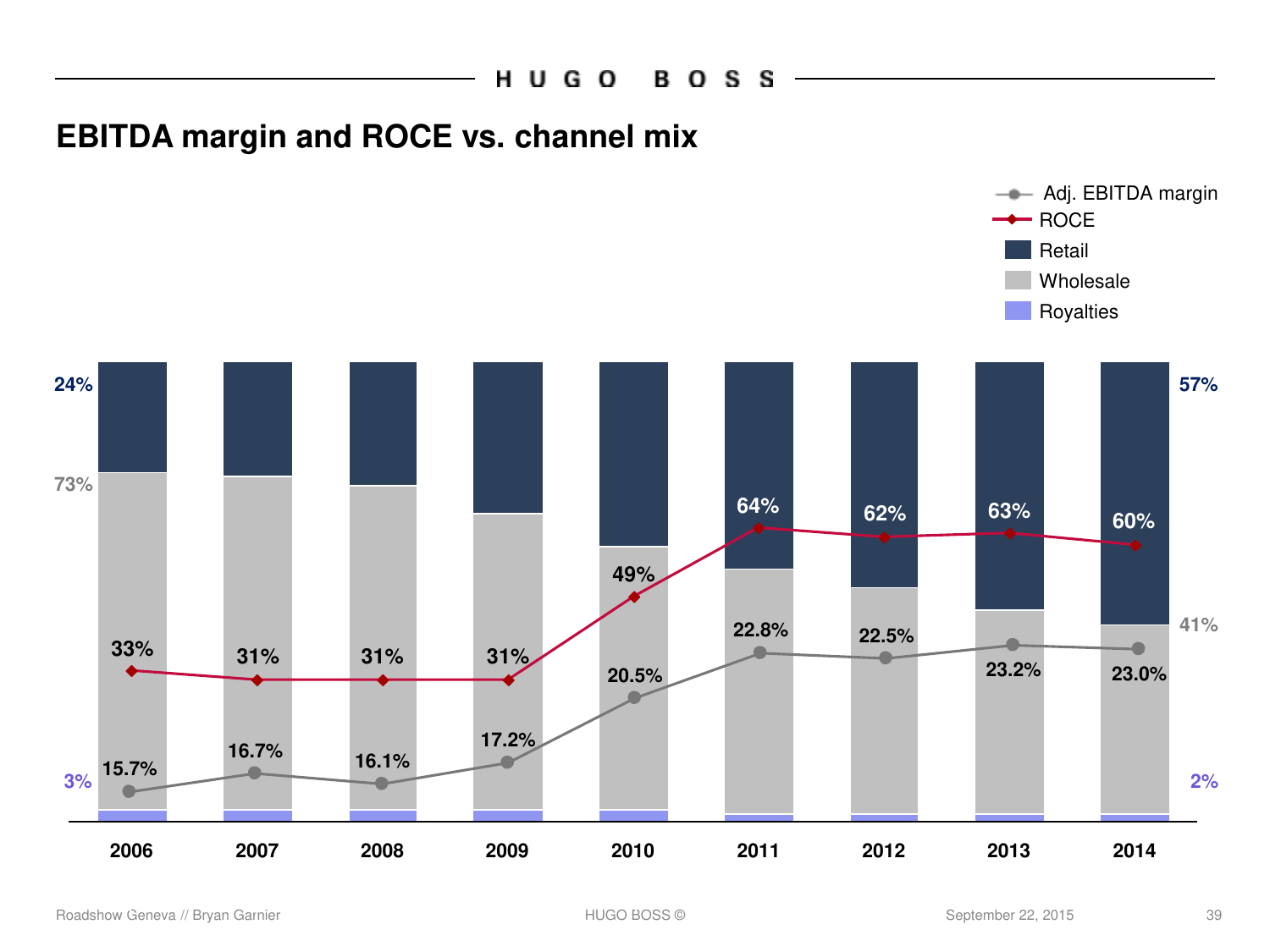### **Trade net working capital**

**Average trade net working capital as a percentage of sales by quarter\***  $(in %)$ 



\*Certain amounts shown here do not correspond to the figures published in prior years and reflect adjustments made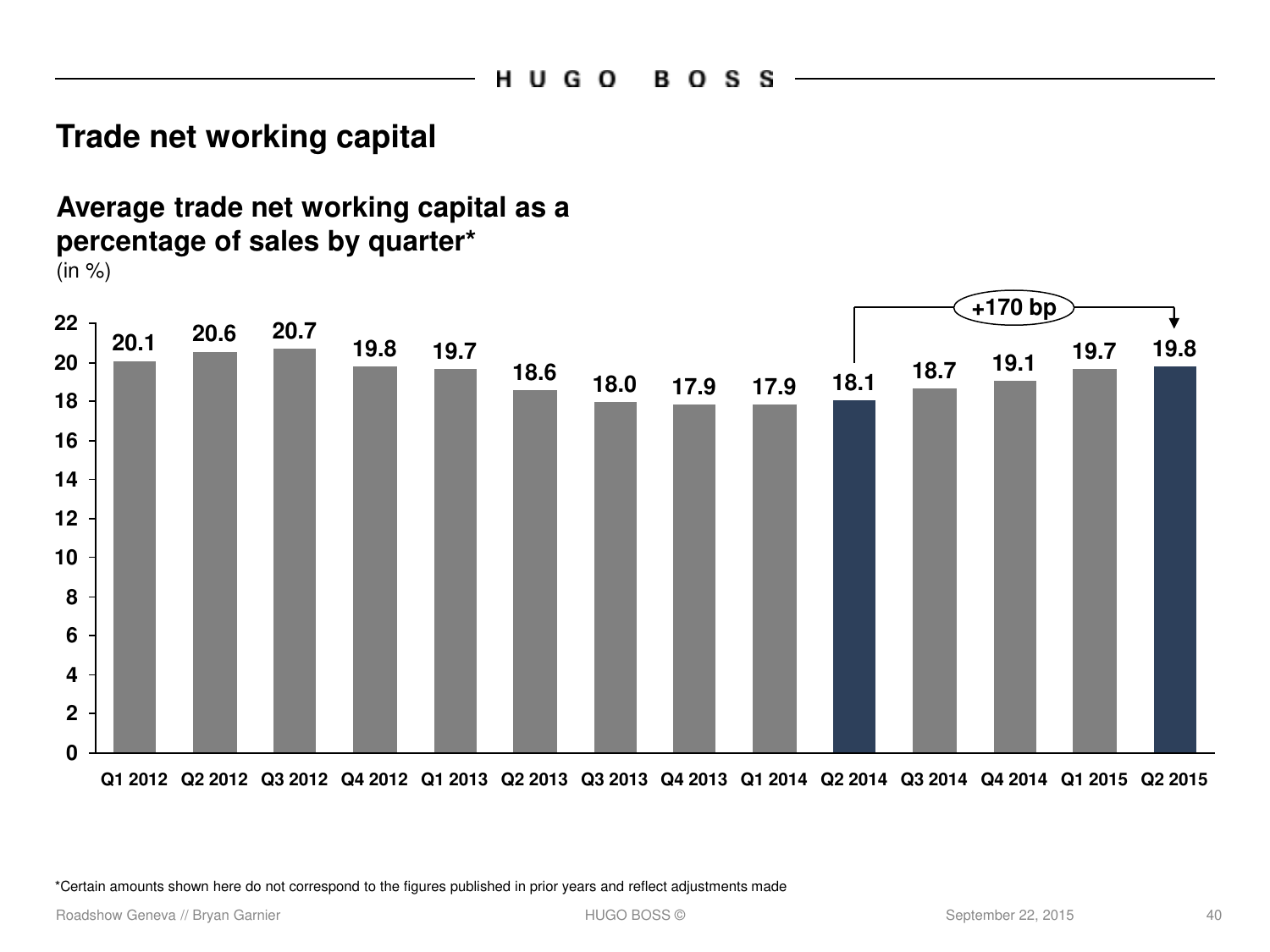### **Adjusted financial leverage**



Operating leases = Future committed operating lease obligations capitalized according to S&P methodology EBITDAR = EBITDA + minimum rents + contingent rents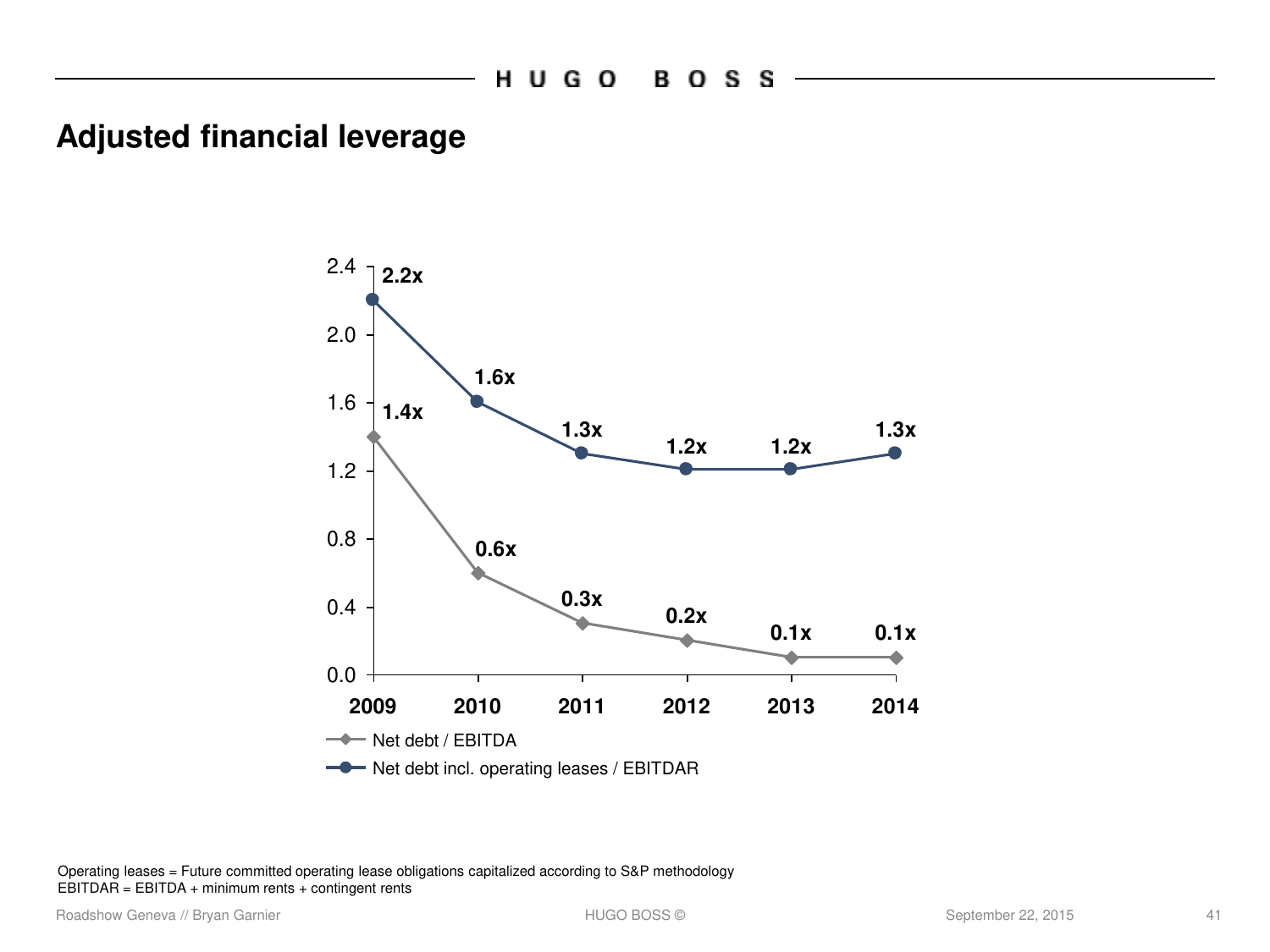### **Dividend and payout ratio**



### Dividend in line with distribution policy of 60% to 80% payout of consolidated net profit

\*As a percentage of net profit attributable to the shareholders of the parent company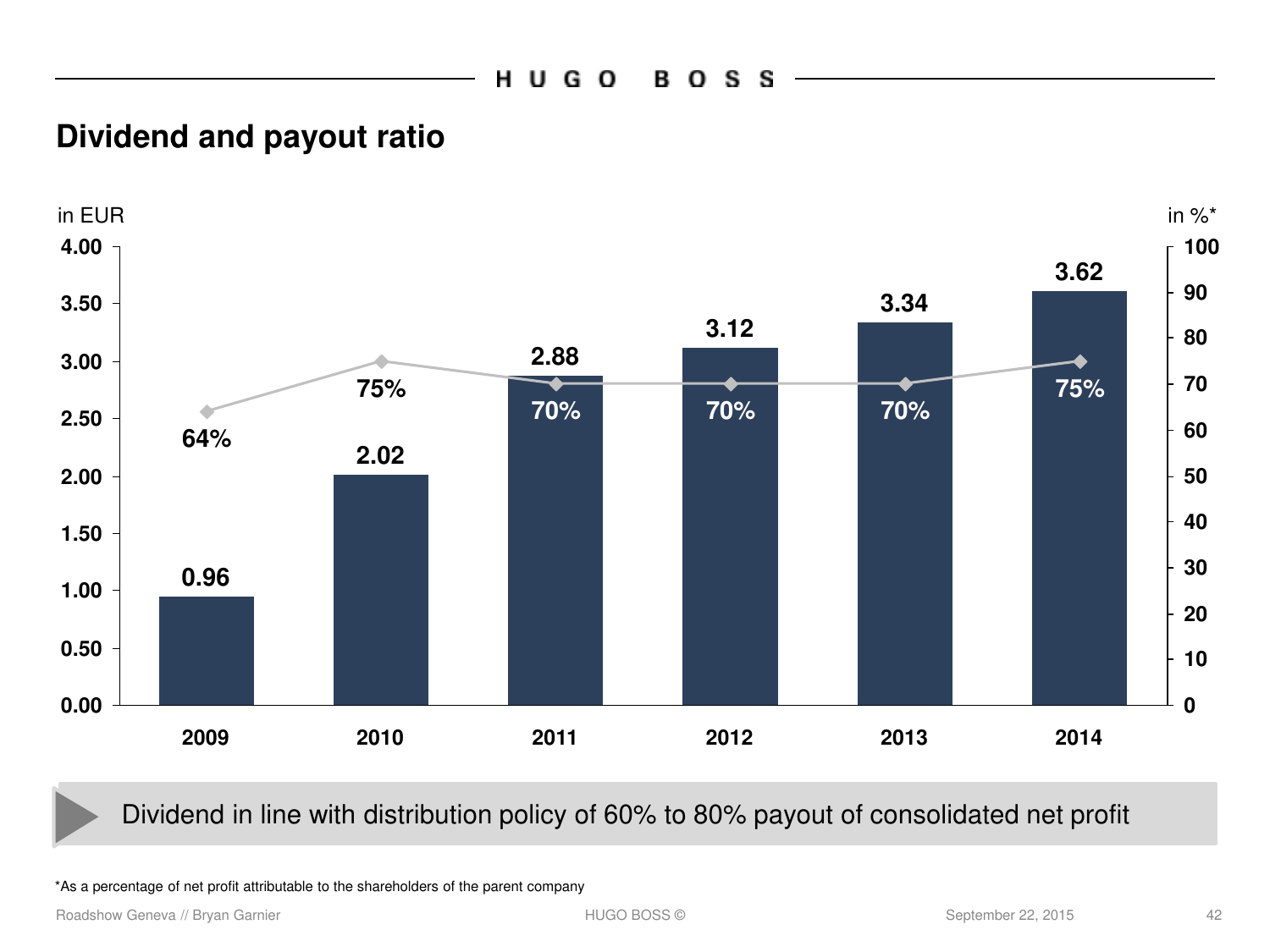## **Sourcing and production structure 2014\***

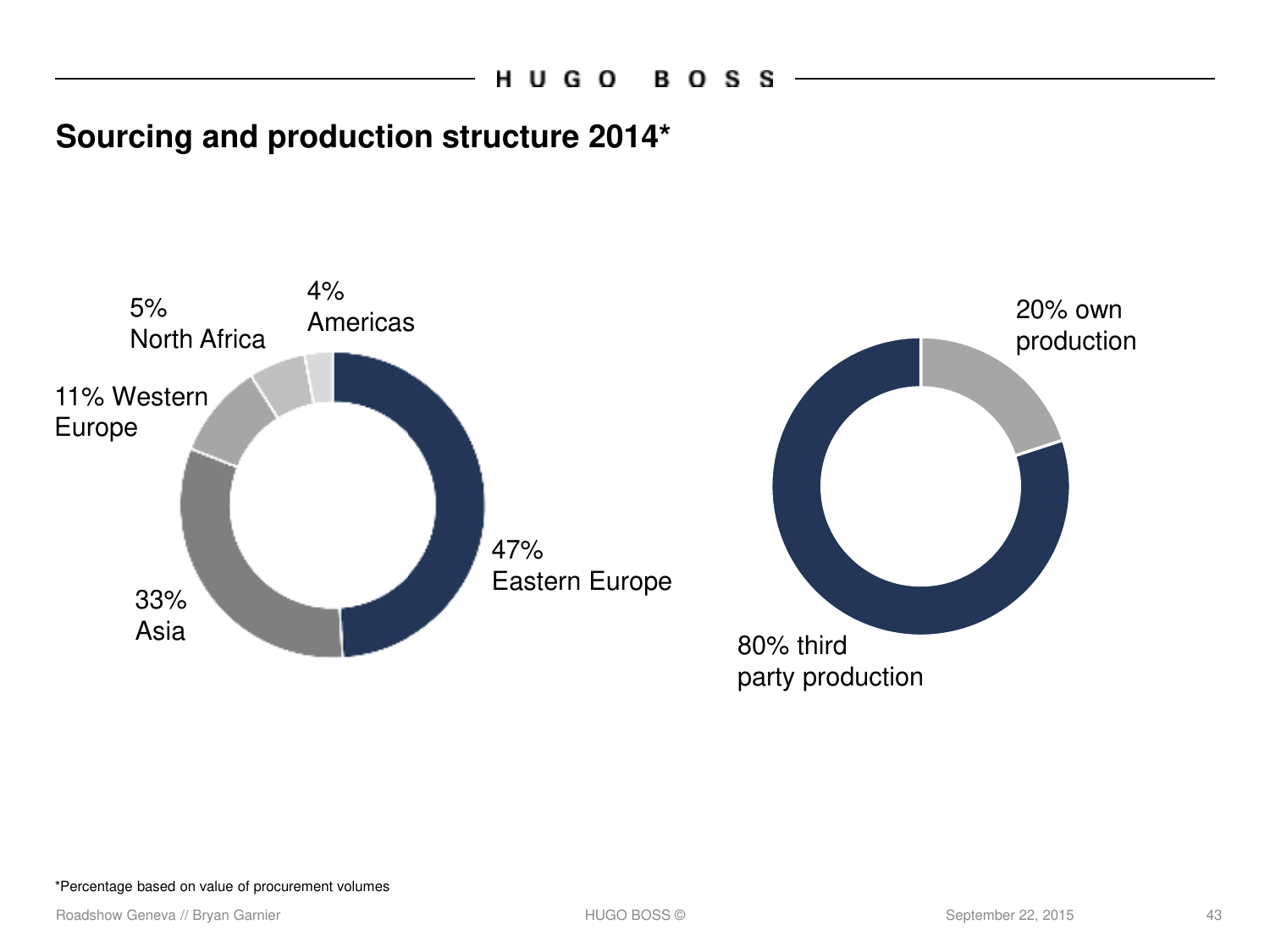### **Retail network**

### **Number of own retail stores**

as of December 31



Shop-in-Shops

Freestanding stores

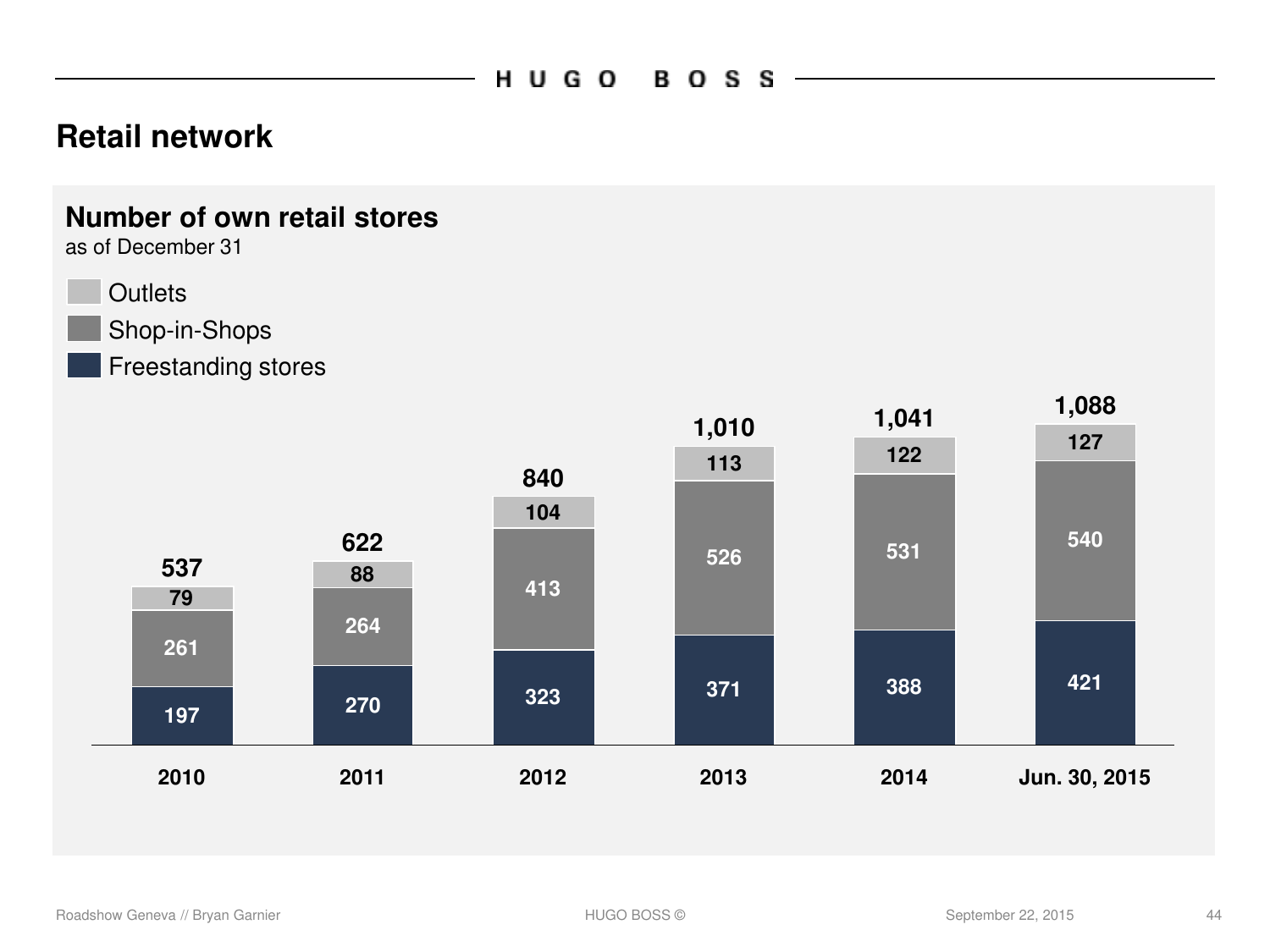### **Retail network (continued)**

### **Number of own retail stores**

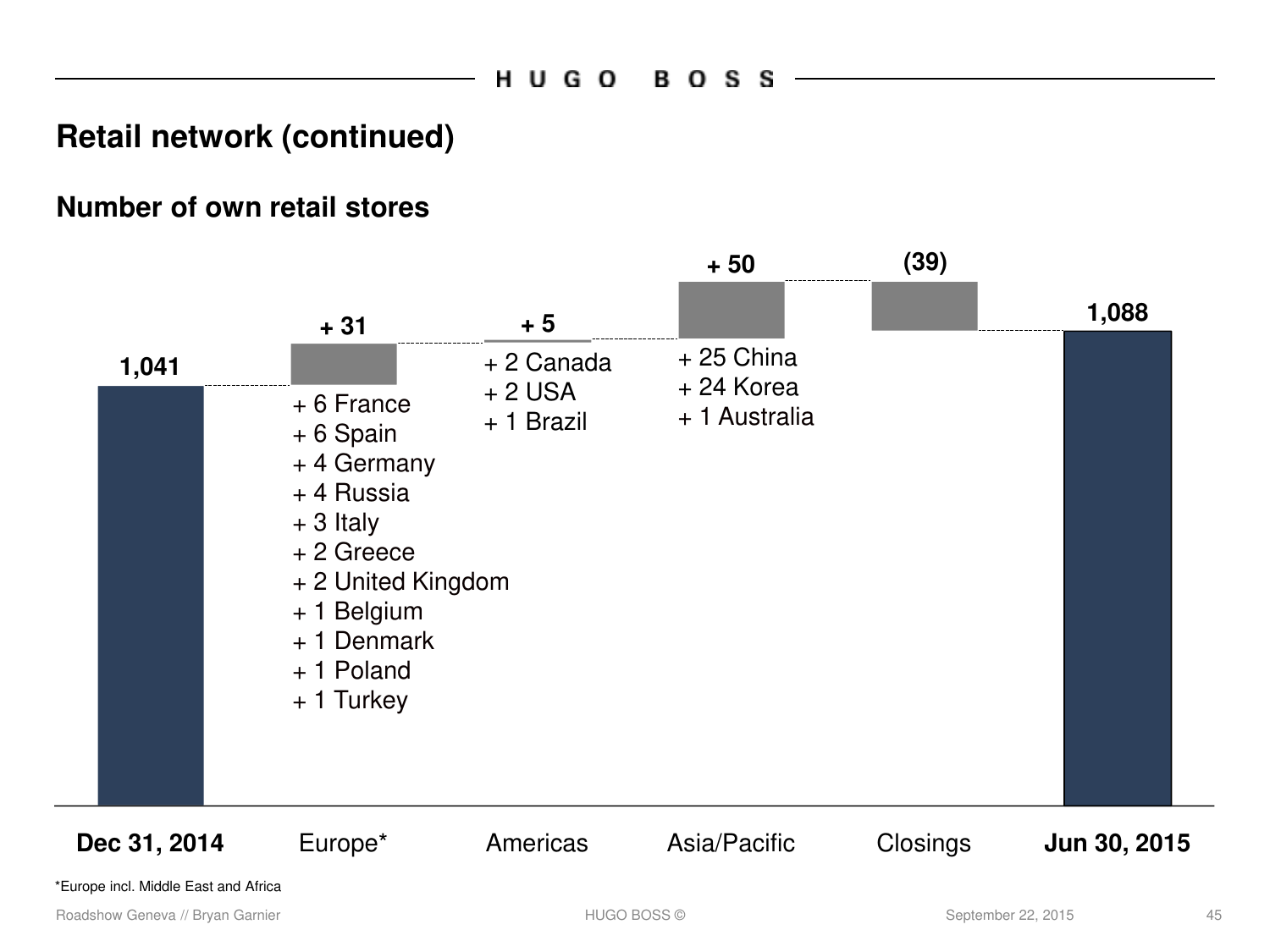**Shareholder structure\***



#### \*Source: Share register, voting rights notifications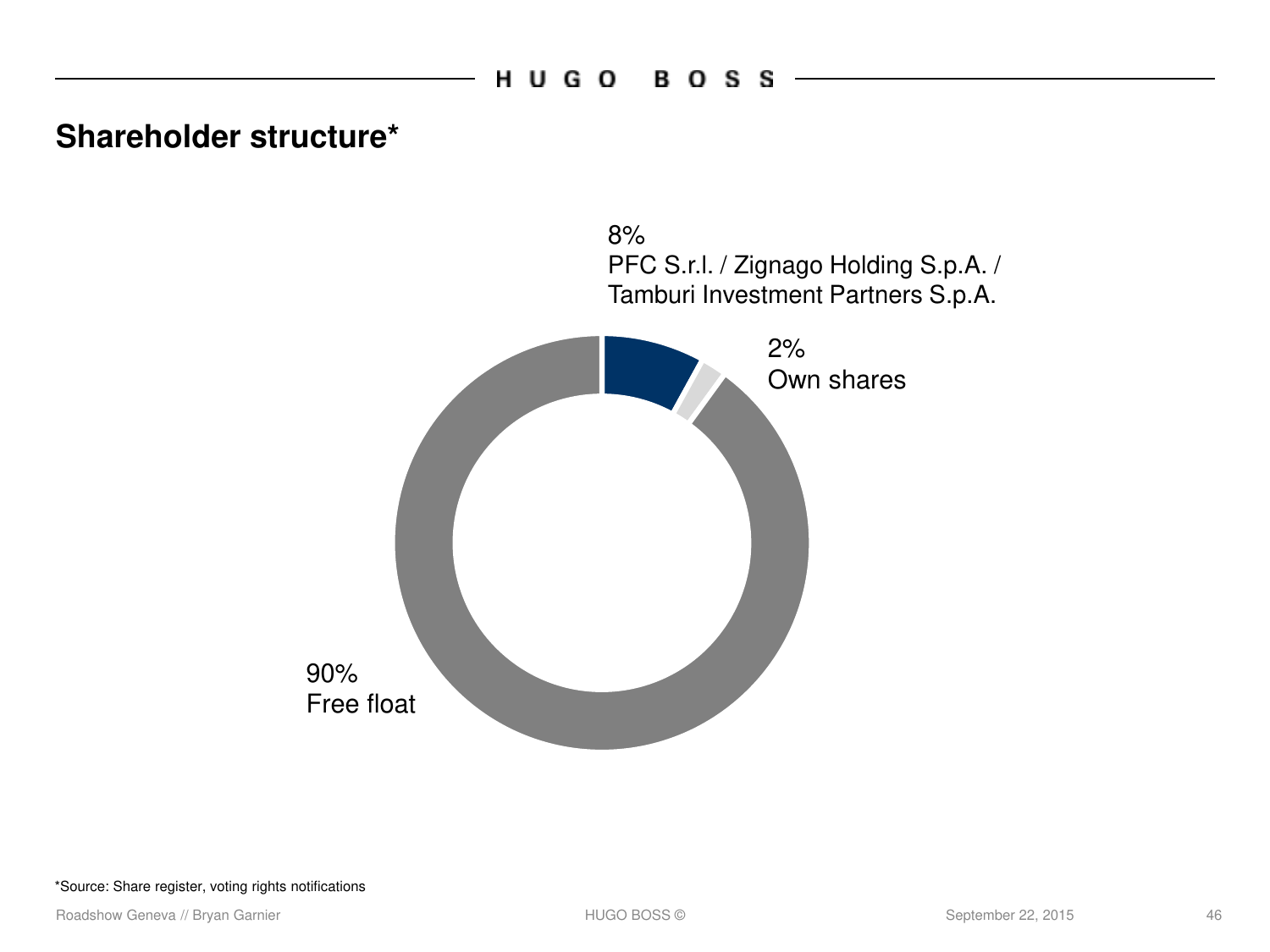## **Financial calendar 2015**

| <b>Date</b>       | <b>Event</b>                     |  |  |
|-------------------|----------------------------------|--|--|
| November 3, 2015  | <b>Nine Months Results</b>       |  |  |
| November 24, 2015 | Investor Day, Metzingen, Germany |  |  |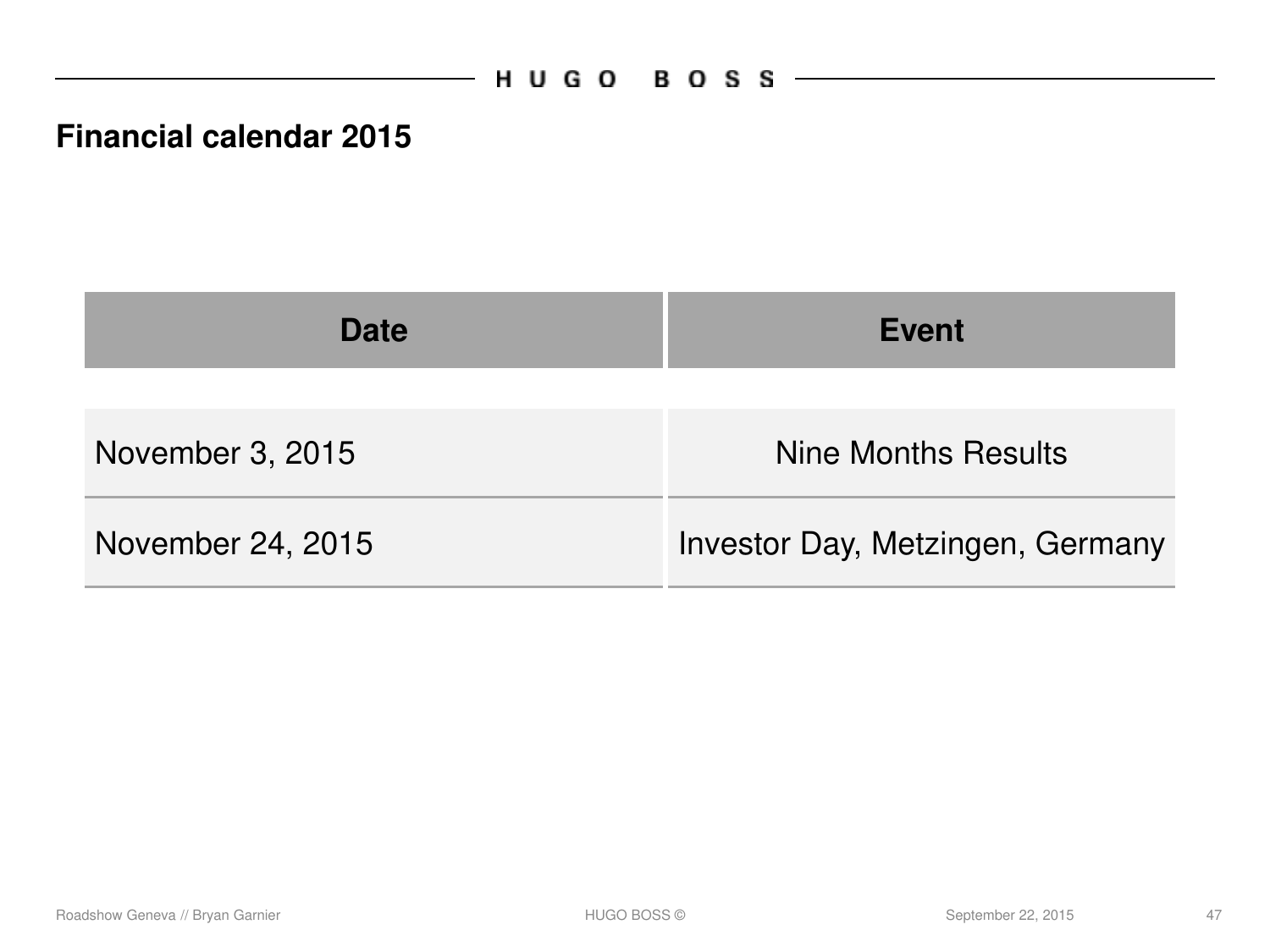### **Investor Relations contact**

**Dennis Weber, CFA Head of Investor Relations**

## **Dr. Kay Hofmann Investor Relations Manager**

Phone: +49 (0) 7123 94 - 86267 E-Mail: Dennis\_Weber@hugoboss.com Internet: group.hugoboss.com

Phone: +49 (0) 7123 94 - 87581 E-Mail: Kay\_Hofmann@hugoboss.com Internet: group.hugoboss.com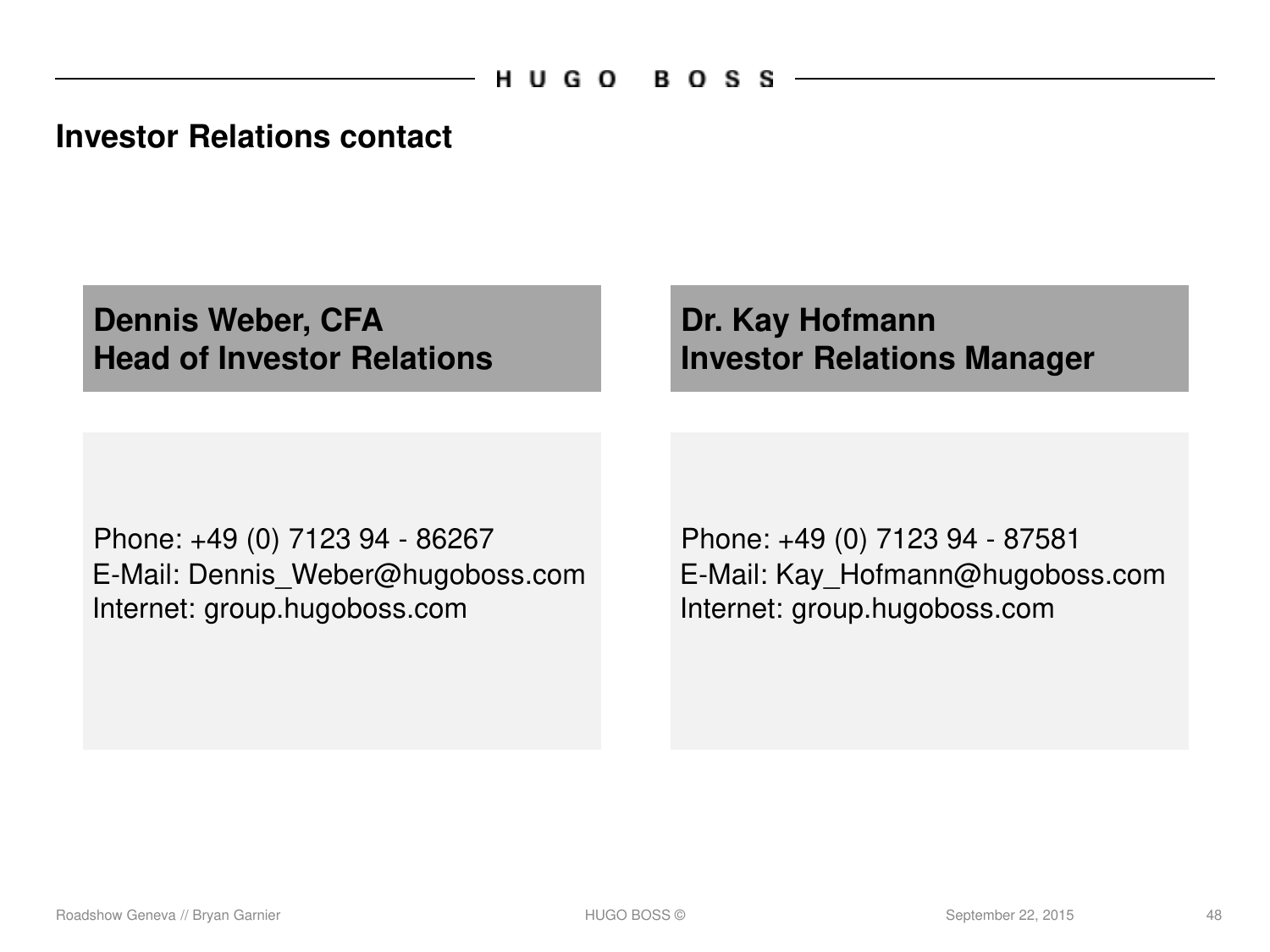### **Forward looking statements contain risks**

This document contains forward-looking statements that reflect management's current views with respect to future events. The words "anticipate ", "assume ", "believe", "estimate", "expect", "intend", "may", "plan", "project", "should", and similar expressions identify forward-looking statements. Such statements are subject to risks and uncertainties. If any of these or other risks and uncertainties occur, or if the assumptions underlying any of these statements prove incorrect, then actual results may be materially different from those expressed or implied by such statements. We do not intend or assume any obligation to update any forward-looking statement, which speaks only as of the date on which it is made.